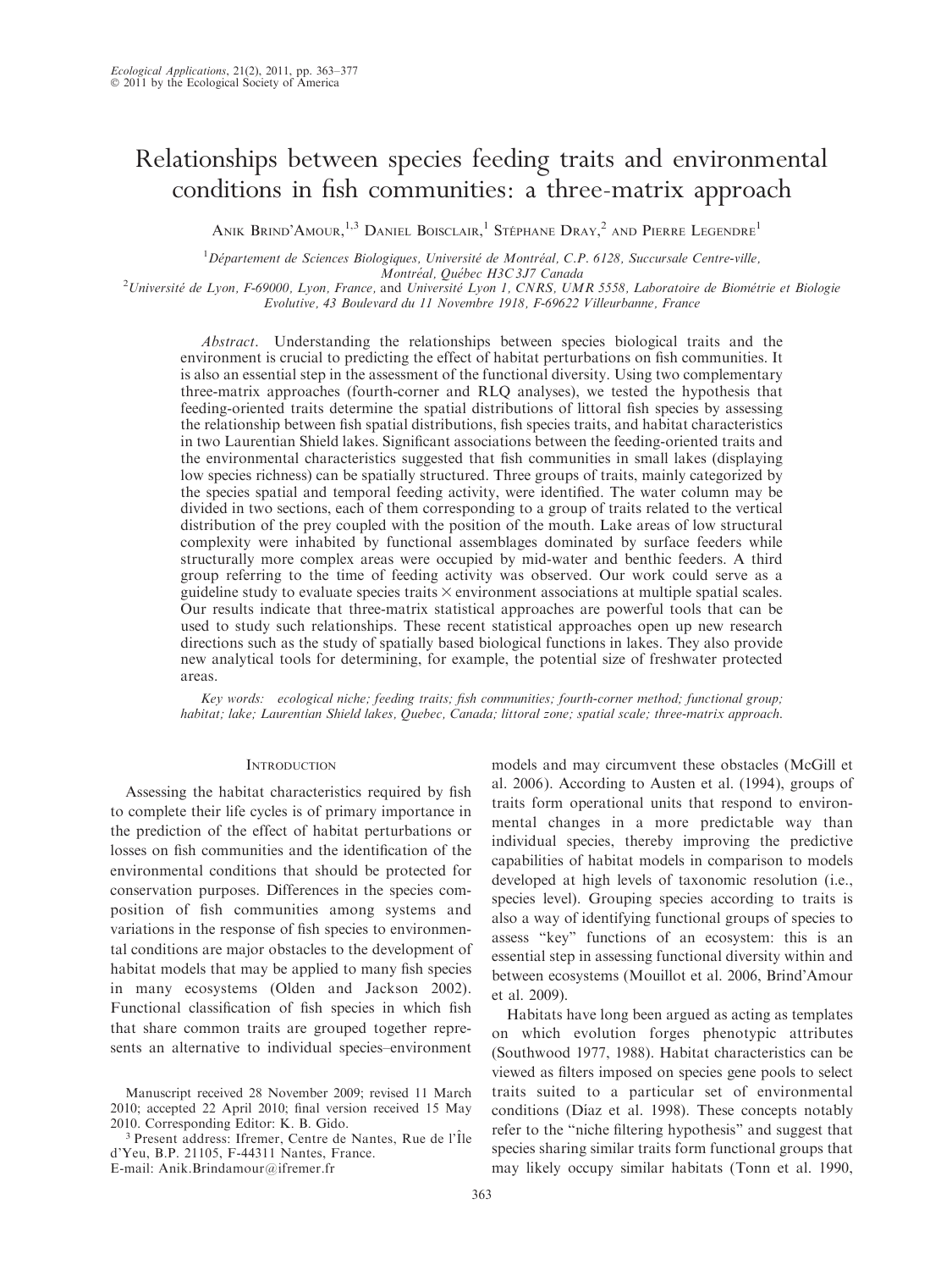Zobel 1997). Grouping species according to traits, such as morphology or behavior, is one way to simplify species-rich communities and thus increase the transferability of habitat models among ecosystems (Angermeier and Winston 1998). For instance, traits referring to the beta niche of species (i.e., the type of resources used by species or their mode of acquisition; Ackerly and Cornwell 2007) have been used recently to describe the ecological processes generating species interactions along an altitudinal gradient (Mason et al. 2007). Conclusions from Mason et al. (2007) as well as from early studies (Keast and Webb 1966) suggest that feeding-oriented traits may represent good descriptors of fish communities and can be used to classify species into functional categories.

The relationship between species traits and the environment is commonly assessed indirectly using a two-step analysis. Fish abundances are first linked to environmental conditions and species responses to environmental variation are then related to the biological and/or physiological traits of species. In such analyses, the relationship between the environment and the species traits is thus assessed indirectly (Thuiller et al. 2004, Santoul et al. 2005). Certain authors sacrifice some information at the species level and compute a traits–sites matrix weighted (or not) by the abundances, which they link directly to the environment (Richards et al. 1996, Poff 1997). Although the latter approach may be called a direct functional analysis, the loss of information may be penalizing (Dray and Legendre 2008). Direct assessment of the traits–environment relationships, which keeps all the available ecological information, is rarely done because it requires a statistical method that takes into account simultaneously the information stored in three tables to link fish traits and environmental conditions through fish responses. Among the three-matrix approaches allowing such analyses to be carried out, the RLQ analysis and the fourth-corner method are two complementary approaches. RLQ analysis (Dolédec et al. 1996) is an extension of co-inertia analysis that produces ordination results that can be used to identify the group members of species, species traits, and environmental variables. The fourth-corner method was first developed by Legendre et al. (1997) to statistically test the significance of the correlations between species traits and environmental conditions using a matrix of species traits, a matrix of presence/absence of the species obtained by sampling a series of sites, and a matrix of environmental conditions observed at the sites. Dray and Legendre (2008) have recently revised this method, suggesting new testing procedures and allowing the analysis of the species abundances (instead of presence/absence only) observed at the sampling sites. The modified version of the fourthcorner method is particularly appealing in ecosystems in which generalist species may be present in nearly all sampling sites and for which emerging patterns may

only be observable with species abundance data. On the other hand, being recently published, this revised version has been used in very few studies (Tall et al. 2006) and its usefulness still needs to be assessed.

Our study addresses the issue of understanding species and trait relations to habitat using the two complementary three-matrix approaches cited above. Since feeding is considered one of the major processes structuring lacustrine fish communities (Gatz 1979a, Pierce et al. 1994, Norton 1995, Piet 1998, Mason et al. 2007), we focused mainly on feeding-oriented traits. The objective was to assess whether feeding-oriented traits determine the multiscale distributions of littoral fish species in lakes. It was tested using two lakes from the same watershed, sharing similar geological and biological characteristics. More specifically we (1) define functional groups of species based on feeding-oriented traits, (2) assess the relationships between the feeding-oriented traits and the environmental conditions, and (3) investigate the scale dependency of the feeding-oriented traits and environment correlations.

The latter objective (i.e., scale dependency) was inspired from recent findings on the effect of scale and habitat patchiness on the structure of fish assemblages in lakes (Poizat and Pont 1996, Johnson et al. 2004, Brind'Amour et al. 2005, Stoffels et al. 2005, Brind'Amour and Boisclair 2006). These studies showed that the nature and strength of the relationships between the species abundances and the environmental variables may vary with the scale at which the analysis is conducted. Scale-dependent functional relationships have been extensively investigated in lotic ecosystems (Poff 1997, Angermeier and Winston 1998, Lamouroux et al. 2002, Goldstein and Meador 2004, Higgins 2009) but the concept remains poorly studied in lacustrine ecosystems at the scale of a whole lake (Irz et al. 2007, Eros et al. 2009). This is perhaps because of the river continuum concept (Vannote et al. 1980) and its derived theoretical framework (e.g., ''landscape filter framework''; Poff 1997), which offers a predictive spatial support to study the structure and functional relationships of fish species in lotic systems. For instance, Goldstein and Meador (2004) developed functional hypotheses using the ''landscape filter framework'' to predict the relationships between categories of species traits and the size of streams. In lakes, the concept of "hierarchical filters" was introduced by Tonn et al. (1990). That framework is similar to the one suggested by Poff (1997) in which fish communities are ''environmentally filtered'' as we move from the continental scale to the lake scale. Unfortunately, that framework cannot be used in the present study to develop functional hypotheses because the filters are not assessed at the same spatial scales as the ones in our study; we are positioned under the finest scale studied by Tonn et al. (1990) and other recent papers (Irz et al. 2007, Eros et al. 2009).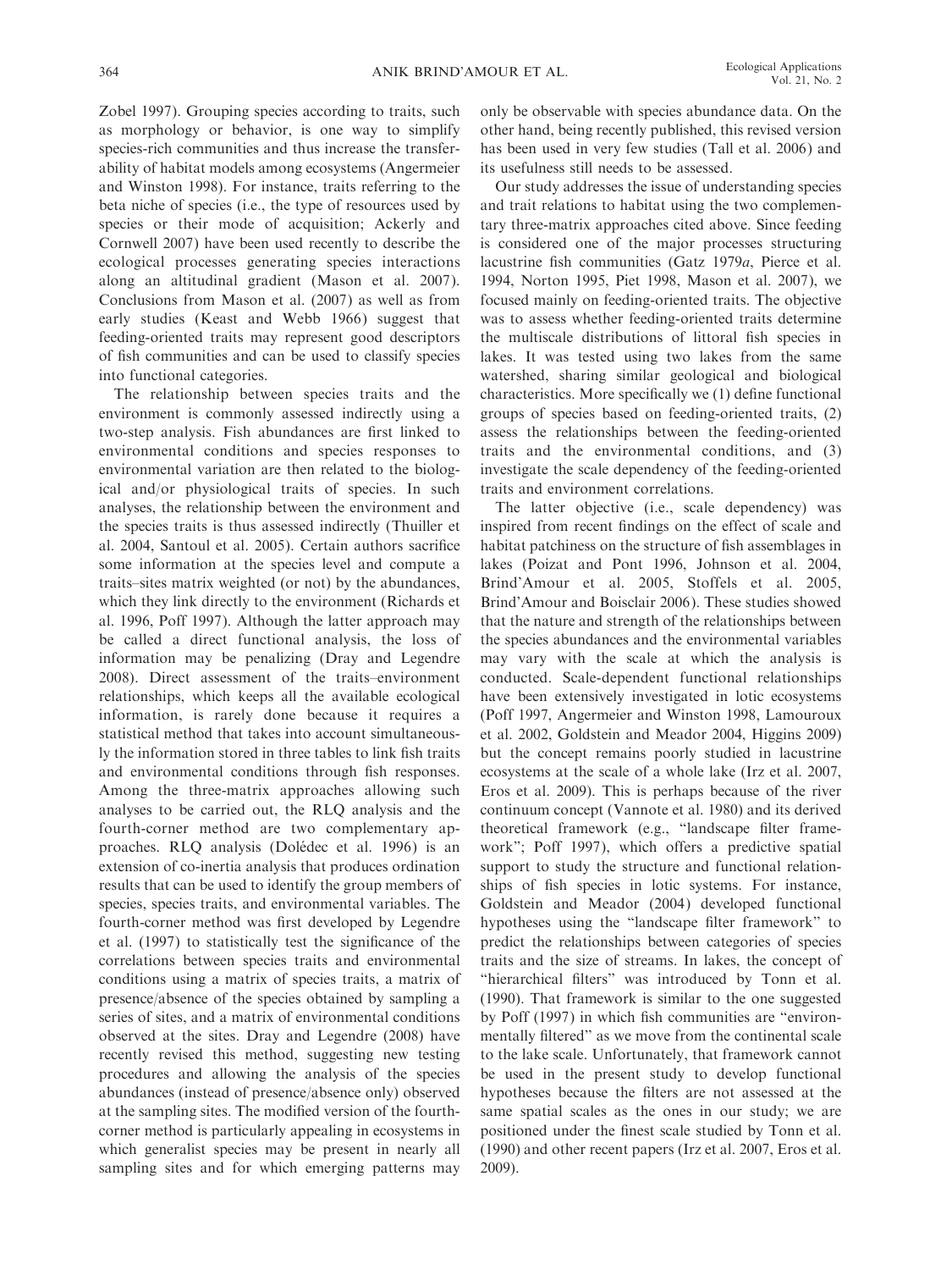

FIG. 1. Bathymetric maps of the two study lakes on the Laurentian Shield in Quebec (QC), Canada. Depth contour values are in meters. Arrows identify inflow and outflow.

## **METHODS**

#### Study lakes

The fish communities of Lake Drouin and Lake Paré were analyzed in this study. The two lakes are located in the same watershed on the Laurentian Shield in the province of Quebec, Canada (Fig. 1). Lake Drouin (46°09′ N, 73°55′ W) has a surface area of 31 ha, a maximum depth of 22 m, and a perimeter of 4.8 km (calculation based on the sum of the linear lengths of our sampling units). Lake Paré  $(46°08' \text{ N}, 73°54' \text{ W})$  has a surface area of 23 ha, a maximum depth of 9 m, and a perimeter of 3.1 km. Both lakes present a littoral zone with woody debris, rocky substrate, sandy beaches, and patches of macrophytes of mixed species such as Brasenia schreberi Gmelin, Eriocaulon aquaticum (Hill) Druce, Myriophyllum spicatum L., and Nymphaea odorata Aiton. The two lakes are mesotrophic with similar limnological and geomorphological characteristics. During the period of thermal stratification (May to October), surface water temperatures ranged from  $15^{\circ}$ C to  $26^{\circ}$ C and bottom temperatures from  $4^{\circ}$ C to  $8^{\circ}$ C. The thermoclines formed at 4.5 m depth in mid-June and broke down in early October (A. Brind'Amour, unpublished data).

#### Sampling protocol

The fish community and the environmental variables were quantified at 90 (Lake Drouin) and 60 sites (Lake Paré) that covered the complete perimeter of the littoral zones of the lakes. The sampling sites were defined as an area that possessed fairly homogenous attributes with respect to a combination of environmental variables (i.e., substrate, macrophyte density). Mid-water buoys delimiting the beginning and the end of each site were anchored. The surface area of individual sampling sites ranged from 162.4 to 268.8 m<sup>2</sup> (average size 215.6 m<sup>2</sup>) in Lake Drouin and from 109.2 to 390.8  $m<sup>2</sup>$  (average size  $207.6$  m<sup>2</sup>) in Lake Paré. The width of a sampling site (5– 10 m) was determined as the distance from the shore to the 3-m depth isobath. The limit of 3 m was adopted because it corresponded to the depth at which all fish observed could be correctly counted and identified to species while snorkeling. The mean width of a site was 10.5 m (range: 9–12 m) for the two lakes. Geographical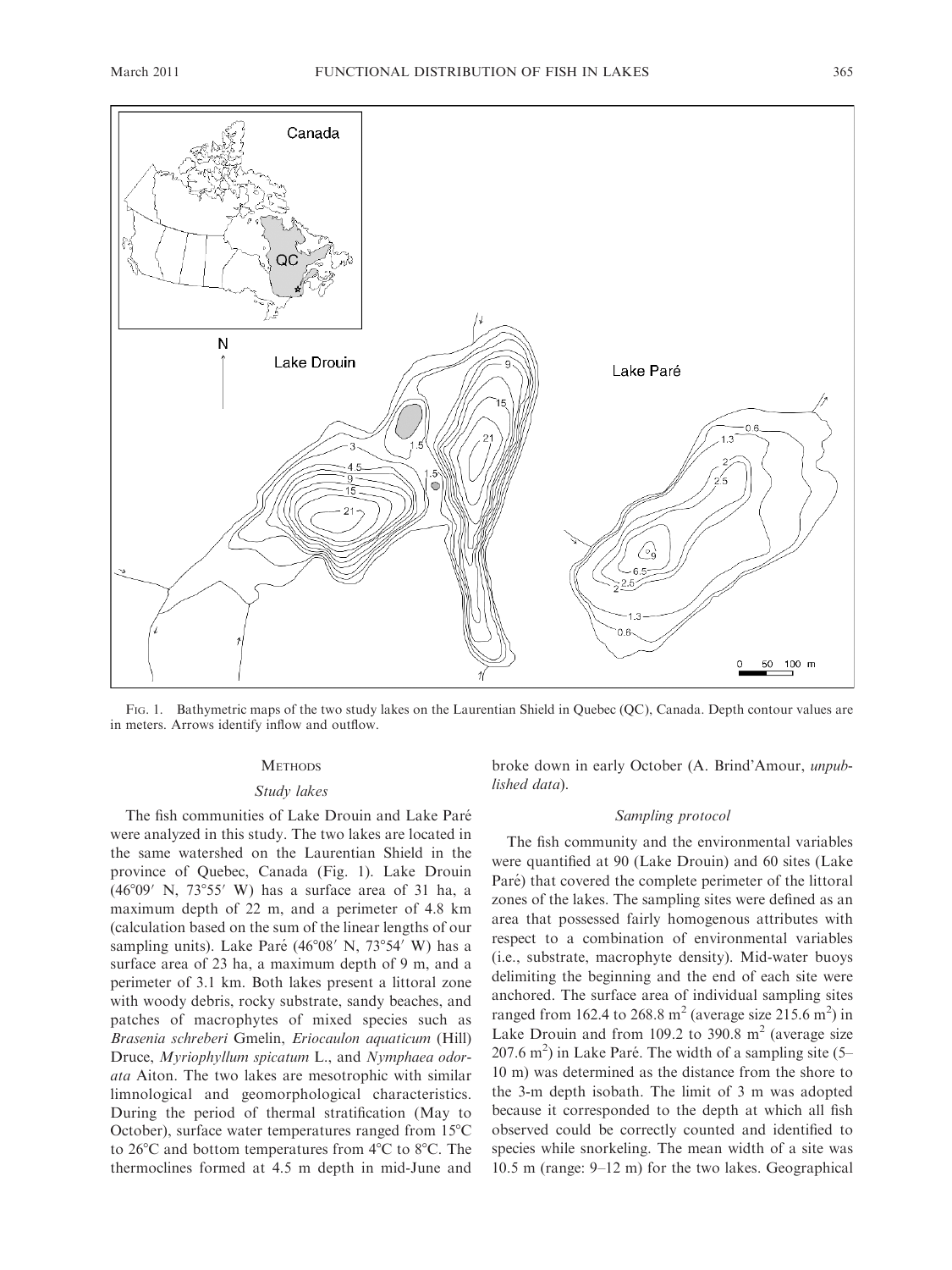|  | TABLE 1. Classification of the fish species into functional |  |  |  |  |  |
|--|-------------------------------------------------------------|--|--|--|--|--|
|  | groups in Lake Drouin (Laurentian Shield, Quebec, Canada)   |  |  |  |  |  |
|  | obtained by K-means partitioning on the species feeding-    |  |  |  |  |  |
|  | oriented trait matrices ( <i>i.e.</i> , matrix $\bf{B}$ ).  |  |  |  |  |  |

|                                                                                                                                                                                       | Functional group of species $(G_s)$                                                               |                                                                                  |                                                                                    |  |  |  |
|---------------------------------------------------------------------------------------------------------------------------------------------------------------------------------------|---------------------------------------------------------------------------------------------------|----------------------------------------------------------------------------------|------------------------------------------------------------------------------------|--|--|--|
| Species                                                                                                                                                                               | Lake<br>Drouin,<br>very broad                                                                     | Lake<br>Drouin,<br>broad                                                         | Lake<br>Paré                                                                       |  |  |  |
| Ameiurus nebulosus<br>Catostomus commersoni<br>Couesius plumbeus<br>Fundulus diaphanous<br>Lepomis gibbosus<br>Notemigonus crysoleucas<br>Perca flavescens<br>Semotilus atromaculatus | $G_s$ 3<br>G <sub>s</sub> 3<br>absent<br>$G_s1$<br>$G_s2$<br>$G_s1$<br>G <sub>s</sub> 2<br>$G_s2$ | $G_s$ 3<br>$G_s$ 3<br>absent<br>$G_s1$<br>$G_s2$<br>$G_{s}1$<br>$G_s2$<br>$G_s2$ | present<br>present<br>present<br>absent<br>present<br>absent<br>present<br>present |  |  |  |

Notes: No functional relationships were found in Lake Paré. Abbreviations are:  $G_s1$ , surface feeders;  $G_s2$ , mid-water feeders;  $G_s$ 3, bottom feeders. For a definition of spatial scales, see Methods: Analytical framework.

coordinates were determined at each site using a global positioning system (Garmin GPS 12, Garmin, Olathe, Kansas, USA) with a precision of  $\pm 10$  m.

Fish community.—The sites from both lakes were surveyed three times (i.e., on three consecutive days between 09:00 and 15:00) between 25 July and 4 August 2001. The data for the three days were then averaged within homologous sites of the lake. This procedure was done to minimize the effects of daily variations of fish community characteristics at each site. The detailed justification for this procedure is given in Web Appendix 1 of Brind'Amour et al. (2005). Survey of the fish community was done using a modified version of the visual survey technique described by Harmelin-Vivien et al. (1985). The technique and its sampling efficiency are fully detailed in Brind'Amour and Boisclair (2004). It requires two observers who snorkel at the water surface performing zigzags over the complete length and width of a sampling site following a trajectory that is parallel to shore. During such sampling, the distance between the two observers was 4 m. The observers covered nearly 90% of the total area of each sampling site. They maintained a constant swimming speed of 10 m/min to minimize fish disturbance (Eklöv 1997). Data were recorded on PVC cylinders that the snorkellers wore around one forearm. Snorkellers identified the species, the relative abundance, and the approximate size (i.e., small, medium, large) of the fish observed as they progressed along their respective transect. Preliminary identification of fish species and relative size had been conducted prior to the study in order to normalize the sampling protocol.

We recorded a total of nine species in the two lakes (Table 1): eight in Lake Drouin and six in Lake Paré. Pumpkinseed (Lepomis gibbosus) represented 51% of the fish surveyed, whereas seven species represented each  $<$ 20% of the observations: golden shiner (Notemigonus crysoleucas), creek chub (Semotilus atromaculatus),

banded killifish (Fundulus diaphanus), brown bullhead (Ameiurus nebulosus), yellow perch (Perca flavescens), lake chub (Couesius plumbeus), and white sucker (Catostomus commersoni). The fathead minnow (Pimephales promelas), which accounted for  $\langle 0.5\% \rangle$  of the observations, was excluded from the analyses. This was done because it was impossible to assess whether the low abundance observed for P. promelas was due to its rarity or to methodological limits.

Environmental variables.—The sampling sites were characterized by 10 environmental variables (Table 2). All environmental variables, with the exceptions of density of macrophytes and fetch, were surveyed at the end of May 2001. The density of macrophytes was estimated on 29 July in Lake Drouin and 27 July in Lake Paré. The density of macrophytes at each site was estimated by two snorkelers using four randomly selected quadrats of 1  $m<sup>2</sup>$  (a 1-m<sup>2</sup> frame was thrown from the center of the sampling site in different directions within each site). The number of stems of emergent and submersed species was counted in the  $1-m<sup>2</sup>$ frame. The average number of stems from the four replicates was used in the statistical analyses. The percent cover, mainly composed of a dense decaying weed bed of M. spicatum and/or unidentified species, was estimated and used as the ''bottom cover'' variable. Fetch was calculated on each sampling day as the distance to the shore in the direction of the dominant wind.

Environmental complexity index (ECI).—We developed an index to estimate the environmental complexity of the littoral zone of the studied lakes. That index, which we called the environmental complexity index (ECI), sums the squared pairwise dissimilarities (Gower distances) between the sites of each lake that we then divide by the number of sites to make the indices comparable. The ECI measures the total environmental variation captured in the Gower dissimilarity matrix. Greater variability in the matrix of sites  $\times$  environmental characteristics leads to greater dissimilarity among the sites and, thereby, to greater ECI. Details concerning the computation of that index are found in Appendix A.

#### Analytical framework

We tested the hypothesis that morphological and behavioral traits determine the spatial distributions of the littoral fish species in the two lakes, using the fourthcorner method (Legendre et al. 1997). This approach requires multiple data taking the form of three input matrices  $(R, L, and O)$  and computes species traits– environment correlations in a fourth matrix (D; Fig. 2). This section presents the information contained in each matrix used in fourth-corner analysis and describes the field methods used to collect that information.

Matrix L: abundance of the fish species.—The first matrix (L:  $m \times k$ ) contained the abundances of the k species at the *m* sampling sites. It was composed of seven species at 90 sampling sites in Lake Drouin and six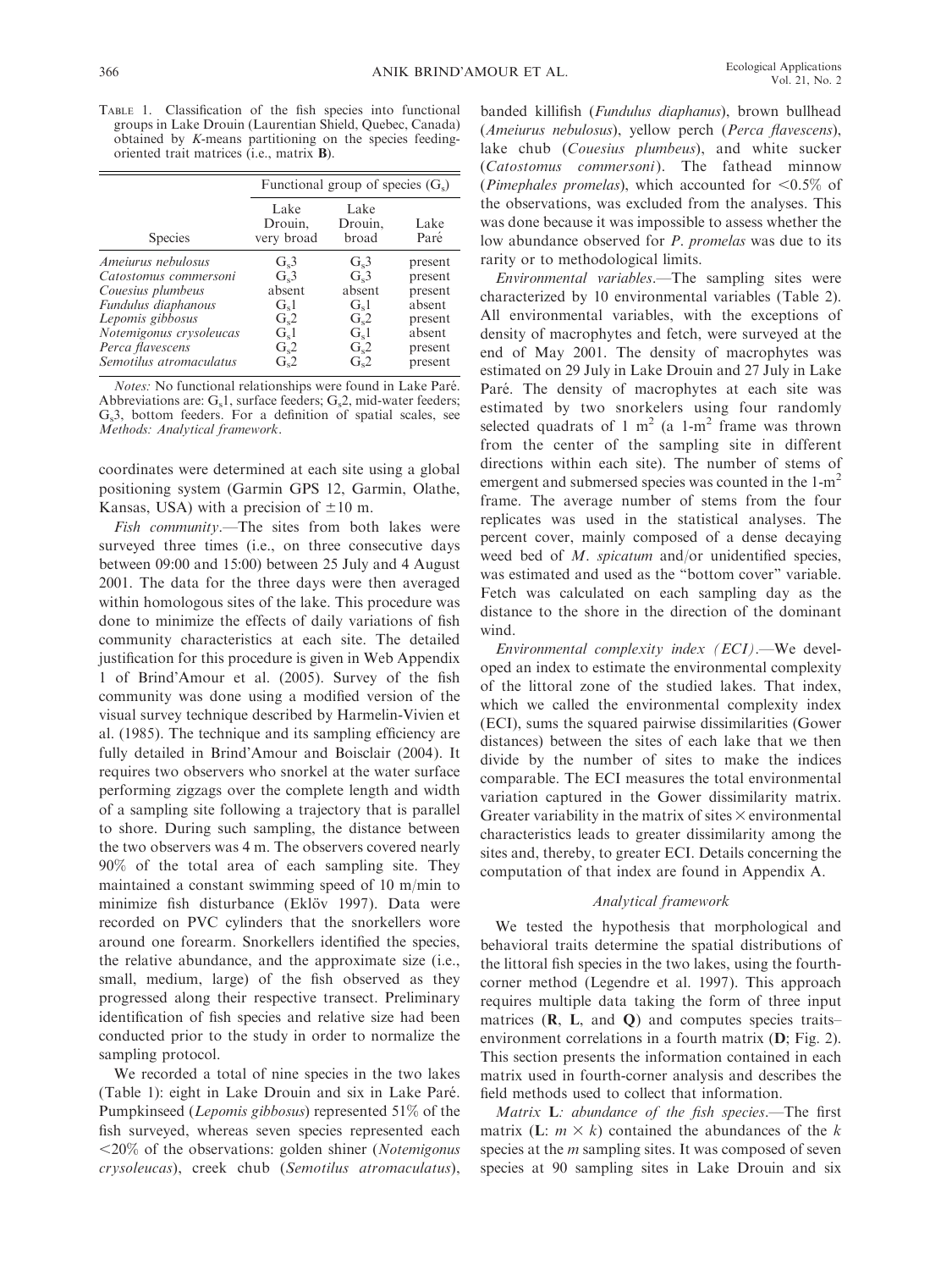TABLE 2. Description of the codes, numerical resolutions, and characteristics of the environmental variables estimated in Lake Drouin and Lake Paré, Quebec, Canada.

| Environmental variable                                                                           | Code                                        | Resolution                                                                                       | Drouin                                                        | Paré                                                      |
|--------------------------------------------------------------------------------------------------|---------------------------------------------|--------------------------------------------------------------------------------------------------|---------------------------------------------------------------|-----------------------------------------------------------|
| Mean littoral slope<br>Mean depth                                                                | Litt<br>Z                                   | quantitative<br>quantitative                                                                     | 0.29(0.17)<br>1.66(0.58)                                      | 0.14(0.09)<br>1.28(0.34)                                  |
| Macrophytes                                                                                      |                                             |                                                                                                  |                                                               |                                                           |
| Mean density of emergent<br>Mean density of submersed<br>Bottom cover $(M.$ spicatum)            | Emerg<br>Subm<br>Cover                      | quantitative<br>quantitative<br>percentage                                                       | 7.49 (12.70)<br>3.43(4.62)<br>26.36 (22.06)                   | 13.95(21.03)<br>10.99(16.45)<br>71.08 (38.52)             |
| Fetch $(m)$<br>Distance to tributary (m)<br>Surface of a sampling site $(m^2)$<br>Riparian slope | Fetch<br>Trib<br>Size<br>Rip                | quantitative<br>quantitative<br>quantitative<br>presence/absence                                 | 303.63 (406.63)<br>596.76 (401.94)<br>215.60 (52.84)<br>24.44 | 2.964(3.62)<br>785.86 (455.89)<br>207.60 (80.93)<br>35.00 |
| Substrates (by particle size)                                                                    |                                             |                                                                                                  |                                                               |                                                           |
| Sand $(< 2 mm)$<br>Rock $(60-250$ mm)<br>Boulders $(>250$ mm)<br>Bedrock<br>Woody debris         | Sand<br>Rock<br>Boulder<br>Bedrock<br>Woody | presence/absence<br>presence/absence<br>presence/absence<br>presence/absence<br>presence/absence | 17.78<br>41.11<br>16.67<br>1.11<br>3.33                       | 10.00<br>14.44<br>0.00<br>0.00<br>1.11                    |
| Riparian use                                                                                     |                                             |                                                                                                  |                                                               |                                                           |
| Cottage/brick wall<br>Forest<br>Beach<br><b>Bush</b>                                             | Cott<br>Forest                              | presence/absence<br>presence/absence<br>presence/absence<br>presence/absence                     | 62.22<br>46.67<br>5.56<br>26.67                               | 61.67<br>30.00<br>10.00<br>21.67                          |
| Riparian trees<br><b>ECI</b>                                                                     | Tree                                        | presence/absence                                                                                 | 24.44<br>4.02                                                 | 43.33<br>2.38                                             |

Notes: Values in columns Drouin and Paré are either percentages of occurrence or means with SD in parentheses. The environmental complexity index (ECI) represents the sum of the pairwise distances between the sites (for the formula, see Appendix A).

species at 60 sampling sites in Lake Paré. The abundance data were square-root transformed to reduce the influence of the dominant species in the analysis of community structure (Sokal and Rohlf 1995).

Matrix  $Q$ : morphological and behavioral traits.—The second matrix  $(Q: k \times n)$  described *n* morphological or behavioral traits of the same  $k$  species. Data (i.e., the eight traits) in this matrix were obtained from several studies providing information on the fish species present in the two lakes (Scott and Crossman 1973, Becker 1983, Carlander 1997, Ultsch et al. 1999, Robb and Abrahams 2002). The species were described using eight feedingoriented and behavioral traits (Table 3) that had been found to be significantly associated with the environmental conditions in other studies. Some of the traits were not mutually exclusive; a species could be coded as feeding on several types of prey and in different parts of the water column (water surface, mid-water, or bottom).

Matrix  $\mathbf{R}$ : environmental variables.—The third matrix  $(R: m \times p)$  displayed information about the p environmental variables at the  $m$  sampling sites. As our third objective was to investigate the scale dependency of the feeding-oriented traits and environment correlations, we assessed the link between the species traits and the environmental variables over multiple spatial scales by modeling spatially the environmental variables at four spatial scales (see next paragraph for details). Therefore, we created four matrices,  $\mathbf{R}_{VB}$ ,  $\mathbf{R}_{B}$ ,  $\mathbf{R}_{\mathrm{M}}$ , and  $\mathbf{R}_{\mathrm{F}}$  (*m*  $\times$  *p*), one for each spatial scale,

containing the spatially modeled environmental variables.

The spatial modeling of the environmental variables was done using principal coordinates of neighbor matrices (PCNM; Borcard and Legendre 2002, Borcard et al. 2004). PCNM eigenvectors represent a spectral decomposition of the spatial relationships among the sampling sites and describe all spatial scales that can be accommodated in the sampling design (Dray et al. 2006). They were obtained by principal coordinate analysis (PCoA) of a truncated geographic distance matrix among the sites, as explained in the abovementioned papers (Borcard and Legendre 2002, Borcard et al. 2004; step 1 in Fig. 2). In the present study, all distances larger than the distance between the centers of adjacent sites were replaced by four times that value, before PCoA. The resulting principal coordinates, which are called PCNM variables or eigenvectors, were then used as spatial predictors to analyze the spatial variation of the environmental variables. The PCNM variables corresponded to a series of vectors maximizing the spatial autocorrelation measured by Moran's I and constitute a model of spatial structures at multiple scales (Dray et al. 2006). Only the PCNM eigenvectors modeling positive spatial correlation, as verified by the computation of Moran's I statistics, were included in the next step of variable selection in a multiple regression analysis. A forward selection was then done to identify the significant PCNMs (26 for Lake Drouin and 21 for Lake Paré) explaining the environmental variability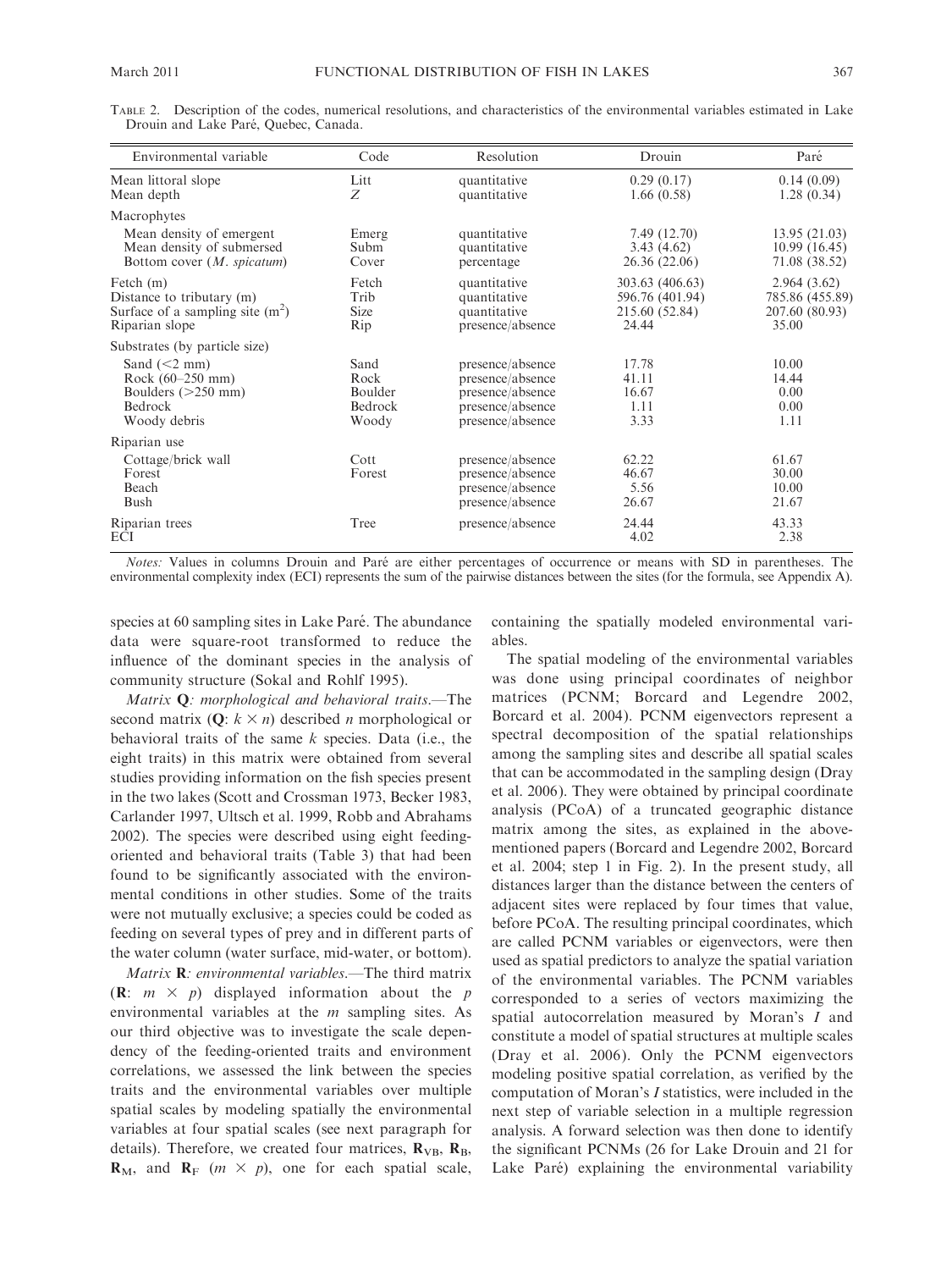

FIG. 2. Schematic flow diagram of the statistical framework used in the present study. Environmental variables were spatially modeled (steps 2 and 3) at multiple spatial scales (very broad, VB, to fine, F) prior to the analyses using principal coordinates of neighbor matrices (PCNM) (constructed in step 1). The fourth-corner and RLQ analyses were then conducted in parallel to assess the multi-scale species traits–environment relationships (step 4). The fourth-corner method was used to test statistically each combination of species traits and environmental variables and estimate the total inertia (matrix trace). RLQ analysis was used for its graphical representations of the species traits and environment ordinations (hyperspaces), which facilitated the ecological interpretation of the results.

(step 2 in Fig. 2). The significant PCNMs were divided into four groups corresponding to the four spatial scales; see Brind'Amour et al. (2005) for details. We described the spatial scales as patches or sections corresponding to a percentage of the lake perimeter. For instance, the very broad scale  $(R_{VB})$  corresponded to patches of nearly 40% of the total perimeter of each lake, i.e., 1900 m and 1200 m for Lakes Drouin and Paré, respectively; the broad scale  $(R_B)$  to sections of 10–20% of the total perimeter; the meso scale  $(\mathbf{R}_{\mathrm{M}})$  to sections of 5–10% of the total perimeter; and the fine scale  $(R_F)$  to sections smaller than 5% of the total perimeter. Associations between the environmental variables and the groups of PCNMs at the four spatial scales were computed using either multiple regressions for the quantitative continuous variables or logistic regressions for the binary variables (step 3 in Fig. 2). The predicted values (for the quantitative variables) or the probabilities (for the binary variables) at the sampling sites, which represented the relevant information, were used to form four matrices,  $\mathbf{R}_{VB}$ ,  $\mathbf{R}_{B}$ ,  $\mathbf{R}_{M}$ , and  $\mathbf{R}_{F}$ . Therefore, these matrices were composed of the environmental conditions predicted at each spatial scale, thereby corresponding to the spatially modeled environmental conditions. The multiple and logistic regressions were computed using the free software R 2.6.1 (R Development Core Team 2005).

Species traits–environment relationships (step 4 in Fig. 2).—Matrix **D** ( $n \times p$ ) contained the results obtained after conducting the fourth-corner analysis. It was composed of correlations of the  $n$  morphological or behavioral traits (matrix  $Q$ ) crossed with the  $p$ environmental variables (matrix R). For each lake, we conducted the analysis four times, one for each spatial scale (i.e., using the four different matrices,  $\mathbf{R}_{VB}$ ,  $\mathbf{R}_{B}$ ,  $\mathbf{R}_{\mathrm{M}}$ , and  $\mathbf{R}_{\mathrm{F}}$ ) leading to four matrices  $\mathbf{D}_{\mathrm{VB}}$ ,  $\mathbf{D}_{\mathrm{B}}$ ,  $\mathbf{D}_{\mathrm{M}}$ , and  $D_F$ . The analyses were performed using the function ''fourthcorner'' of the ade4 package (Dray and Dufour 2007) in the R language. We considered species abundances instead of presence/absence data in matrix L, the latter being the only type of data used in the original fourth-corner method of Legendre et al. (1997). The correlations obtained in individual cells  $(d_{ii})$  of the D matrices were tested using 999 permutations, thereby producing  $P$  values. Two permutation models were used (permutation of entire rows and entire columns) and their probabilities combined to test the null hypothesis  $(H<sub>0</sub>)$  stating that the species traits (matrix Q) are not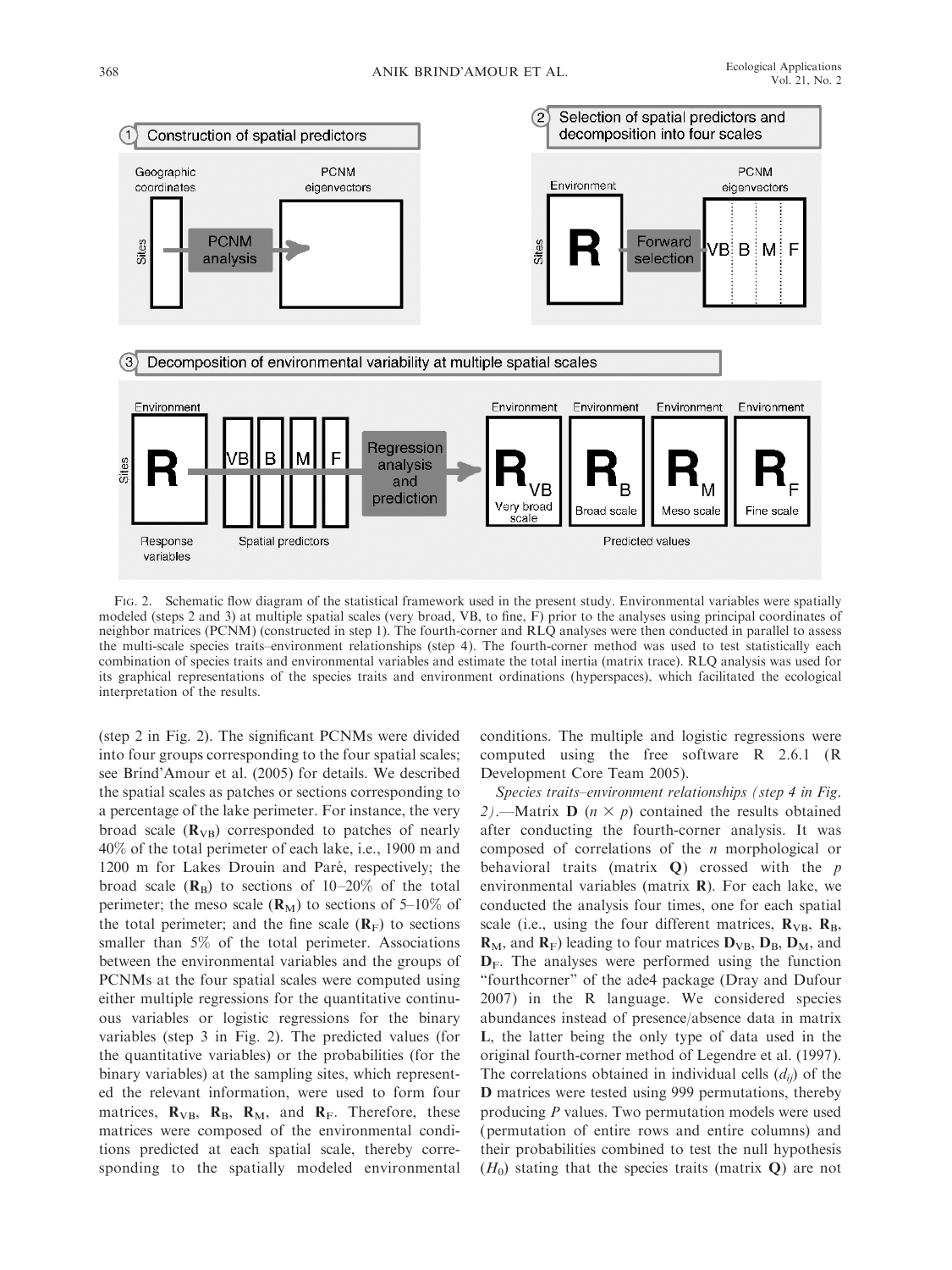

FIG. 2. Continued.

related to the environmental variables (matrix R). According to Dray and Legendre (2008), the rejection of  $H_0$  (**R**  $\leftrightarrow$  **Q**) requires two conditions (or hypotheses): (1) the rejection of the absence of a link between species abundances and species traits (i.e.,  $H_{01}$ :  $\bf{L} \leftrightarrow \bf{Q}$ ) and (2) the rejection of the absence of a link between species abundances and environmental variables (i.e.,  $H_{02}$ : **L**  $\leftrightarrow$  **R**). The two hypotheses were tested using different permutation models: (1) permutation of entire rows  $(H<sub>01</sub>:$  positions of species assemblages are independent of the environmental characteristics of the sites; model type 2) and (2) permutation of entire columns  $(H<sub>02</sub>:$  distribution of species is independent of their biological traits; model type 4). Rejection of  $H_0$  at significance level  $\alpha = 0.05$  required the rejection of the two hypotheses at significance levels  $\alpha_1 = \alpha_2 = 0.2236$ ; in that way,  $\alpha = \alpha_1 \alpha_2 = 0.05$ . Only the correlations that remained significant at the  $0.05$  level after the  $\alpha$ adjustment of Holm's procedure for multiple testing (Holm 1979) and  $\alpha$  correction ( $\alpha_1 \alpha_2$ ) were used for ecological interpretation. According to Dray and Legendre (2008), combining results from the two hypotheses seems the only way to test properly the whole link between species traits and environmental variables mediated by the abundances of species. A multivariate statistic (inertia or trace of matrix D), which measures the overall link between the variability of the species traits and the variability of the environmental conditions, was also computed at each spatial scale. That statistic, computed by the R function ''fourthcorner2'' of ade4, was tested using permutations.

RLQ analyses (Dolédec et al. 1996) were computed using the "rlq" function of the "ade4" package. RLQ is an extension of co-inertia analysis that simultaneously finds linear combinations of the variables of table R and linear combinations of the variables of table Q of maximal covariance weighted by the data in table L (Dray et al. 2003). It graphically summarizes and represents the main co-structure in the three tables R, L, and Q. The RLQ and fourth-corner analyses were jointly used to identify the species and the environmental conditions corresponding to the groups of traits. Graphical representations of the outputs of RLQ analysis (e.g., scores of the species traits and environ-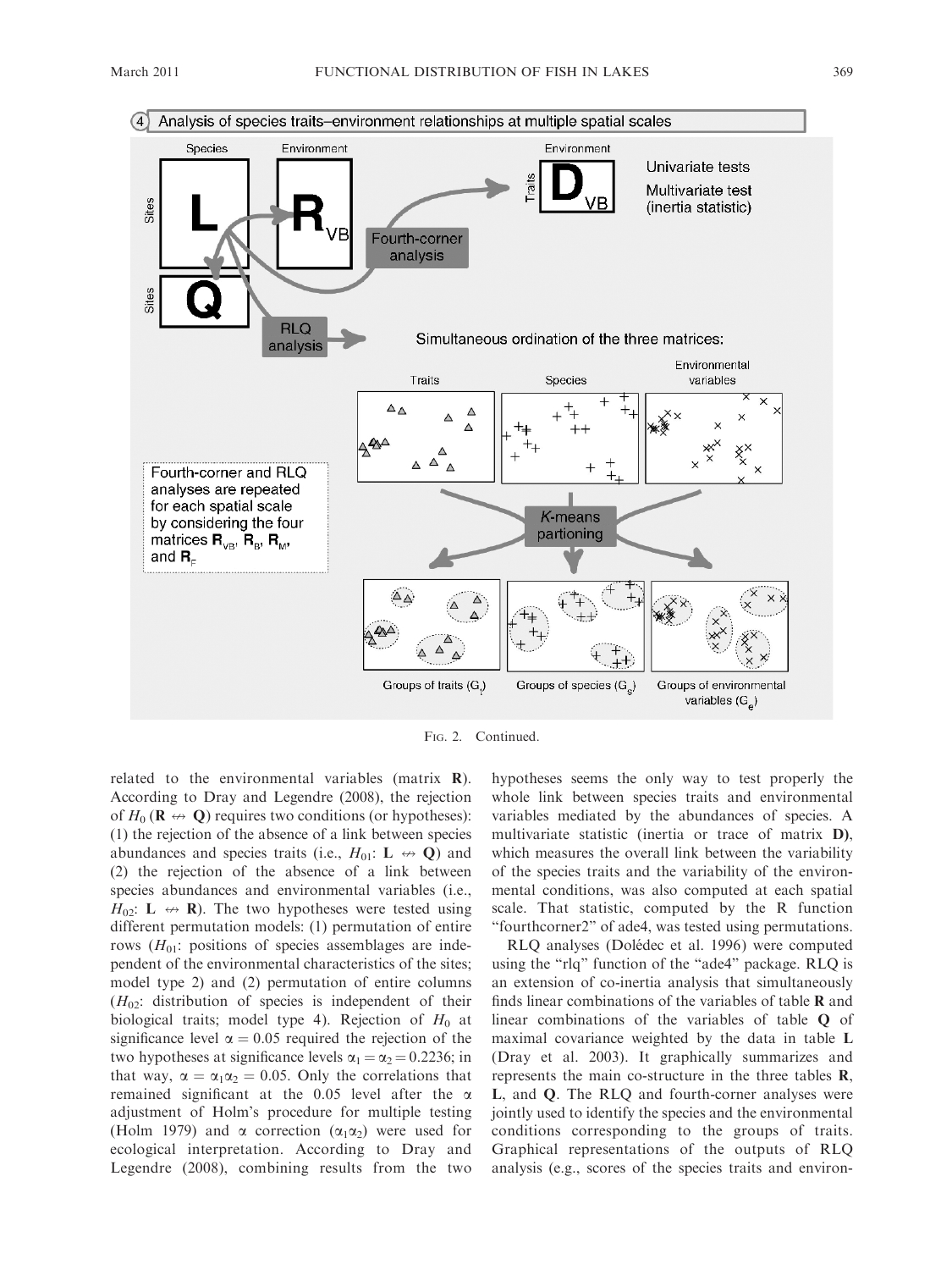TABLE 3. Description of the species morphological and behavioral traits used in this study.

| Species traits                    | $\boldsymbol{A}$ .<br>nebulosus | $\overline{C}$ .<br>commersoni | $\mathcal{C}$ .<br>plumbeus | $F$ .<br>diaphanous   | L.<br>gibbosus | $N_{\cdot}$<br>crysoleucas | $P_{\cdot}$<br>flavescens | S.<br>atromaculatus |
|-----------------------------------|---------------------------------|--------------------------------|-----------------------------|-----------------------|----------------|----------------------------|---------------------------|---------------------|
| Type of diet                      |                                 |                                |                             |                       |                |                            |                           |                     |
| Plant $(1)$                       | $\theta$                        | $\theta$                       |                             | 1                     | $\theta$       | 1                          | $\theta$                  | $\theta$            |
| Zoobenthos (2)<br>Zooplankton (3) | $\overline{0}$                  |                                | $\overline{0}$              | $\boldsymbol{0}$<br>1 |                | $\mathbf{0}$<br>1          | $\theta$                  | $\theta$            |
| Insect larvae (4)                 | 1                               |                                |                             | 1                     |                | $\theta$                   | $\theta$                  |                     |
| Fish $(5)$                        | $\overline{0}$                  | $\theta$                       | 1                           | $\theta$              | $\theta$       | $\theta$                   | 1                         | 1                   |
| Feeding strata                    |                                 |                                |                             |                       |                |                            |                           |                     |
| Benthic (6)                       | 1                               | 1                              | $\theta$                    | $\theta$              | 1              | $\theta$                   |                           |                     |
| Water column (7)                  | $\theta$                        | $\theta$                       | 1                           | 1                     | 1              | $\theta$                   |                           | $\Omega$            |
| Surface (8)                       | $\mathbf{0}$                    | $\theta$                       | $\theta$                    | $\mathbf{1}$          | $\theta$       | 1                          | $\theta$                  | $\Omega$            |
| Body morphology                   |                                 |                                |                             |                       |                |                            |                           |                     |
| Fusiform (9)                      | $\boldsymbol{0}$                | $\theta$                       | 1                           | 1                     | $\mathbf{0}$   | $\overline{0}$             |                           |                     |
| Compressed (10)                   | $\boldsymbol{0}$                | $\theta$                       | $\mathbf{0}$                | $\mathbf{0}$          | 1              | 1                          | $\mathbf{0}$              | $\theta$            |
| Cylindrical (11)                  | 1                               | 1                              | $\theta$                    | $\theta$              | $\theta$       | $\overline{0}$             | $\theta$                  | $\theta$            |
| Migration                         |                                 |                                |                             |                       |                |                            |                           |                     |
| Daily $(12)$                      | $\boldsymbol{0}$                | 1                              | 0                           | $\theta$              | $\mathbf{0}$   | 1                          |                           | $\Omega$            |
| Seasonal (13)                     | $\theta$                        | 1                              | 1                           | $\theta$              | $\theta$       | $\theta$                   | 1                         | $\Omega$            |
| Mouth position                    |                                 |                                |                             |                       |                |                            |                           |                     |
| Inferior (14)                     | 1                               | 1                              | $\theta$                    | $\overline{0}$        | $\mathbf{0}$   | $\Omega$                   | $\Omega$                  | $\Omega$            |
| Superior (15)                     | $\theta$                        | $\theta$                       | $\theta$                    | 1                     | $\mathbf{0}$   | 1                          | $\theta$                  | $\theta$            |
| Terminal (16)                     | $\theta$                        | $\theta$                       | 1                           | $\theta$              | 1              | $\theta$                   | 1                         |                     |
| Temperature                       |                                 |                                |                             |                       |                |                            |                           |                     |
| 1: $10-15\degree C$ (17)          | $\mathbf{0}$                    | $\theta$                       | 1                           | $\theta$              | $\mathbf{0}$   | $\overline{0}$             | $\theta$                  |                     |
| 2: $15-20$ °C (18)                | $\boldsymbol{0}$                | 1                              | $\mathbf{0}$                | 1                     | 1              | 1                          | $\boldsymbol{0}$          |                     |
| 3: $20-25$ °C (19)                | $\mathbf{1}$                    | $\theta$                       | $\theta$                    | 1                     | $\theta$       | $\overline{0}$             | 1                         | $\theta$            |
| Dissolved oxygen                  |                                 |                                |                             |                       |                |                            |                           |                     |
| 1: $7-8$ mg/L $(20)$              | $\theta$                        | 1                              |                             | $\overline{0}$        |                | 1                          | $\Omega$                  |                     |
| 2: $5-7$ mg/L $(21)$              | $\boldsymbol{0}$                | 1                              | 1                           | 1                     | $\theta$       | 1                          |                           |                     |
| $3: \langle 2 \text{ mg/L } (22)$ | 1                               | $\theta$                       | $\theta$                    | 1                     | $\Omega$       | $\theta$                   | $\theta$                  | $\Omega$            |
| Activity                          |                                 |                                |                             |                       |                |                            |                           |                     |
| Diurnal (23)                      | 0                               | $\boldsymbol{0}$               | 0                           | 1                     | 1              | 1                          |                           |                     |
| Nocturnal (24)                    | $\mathbf{1}$                    | 1                              | 1                           | $\theta$              | $\theta$       | $\theta$                   | $\theta$                  | $\theta$            |

Notes: Numbers in parentheses are codes for the species traits used in Fig. 4. The numbers in the cells represent qualitative coding of the species traits: a trait characterizes (1) or does not characterize (0) the species. Some of the traits are not mutually exclusive; a species could be coded as feeding on several types of prey and in different parts of the water column (water surface, mid-water, or bottom). See Table 1 for full species names.

mental variables) were used for interpretation purposes. The groups of species  $(G_s)$ , species traits  $(G_t)$ , and environmental variables  $(G_e)$  were obtained by K-means partitioning applied to the tables of species scores, trait scores, and environmental scores of RLQ analysis, respectively. K-means partitioning searches for the groups that minimize the total within-group or ''error'' sum of squares (TESS), or, equivalently, the total intracluster variation. The Calinski-Harabasz criterion, which is a pseudo- $F$  statistic as in ANOVA, was used to assess the best number of groups identified by K-means partitioning (Calinski and Harabasz 1974, Milligan and Cooper 1985).

#### **RESULTS**

The global multivariate statistic (inertia of D) of the fourth-corner analyses indicated that the overall link between the species traits and the environmental variables displayed similar patterns across spatial scales in Lake Drouin and Lake Paré (Fig. 3). Although the values from the two lakes cannot be directly compared, both lakes displayed low values at finer spatial scales (Lake Drouin, 0.48; Lake Paré, 0.68) and high values at broader scales (Lake Drouin, 2.21 at very broad scale; Lake Paré, 1.72). This suggests either that the environmental variables used in this study explained a lower proportion of the species traits variance at finer scales than at larger scales or that traits other than feedingoriented traits are associated with the distribution of species at the finer scales. Permutation tests conducted on the overall statistics indicated that only the very broad and broad spatial scales in Lake Drouin displayed global significant correlations between the traits and the environment (i.e., matrices D). Therefore, only the traits–environment relationships in Lake Drouin at these two spatial scales are further described. For simplicity, we present hereafter a summary of the fourth-corner results found in matrices D. Complete results (i.e., correlation statistics in matrices D) can be found in Appendix B.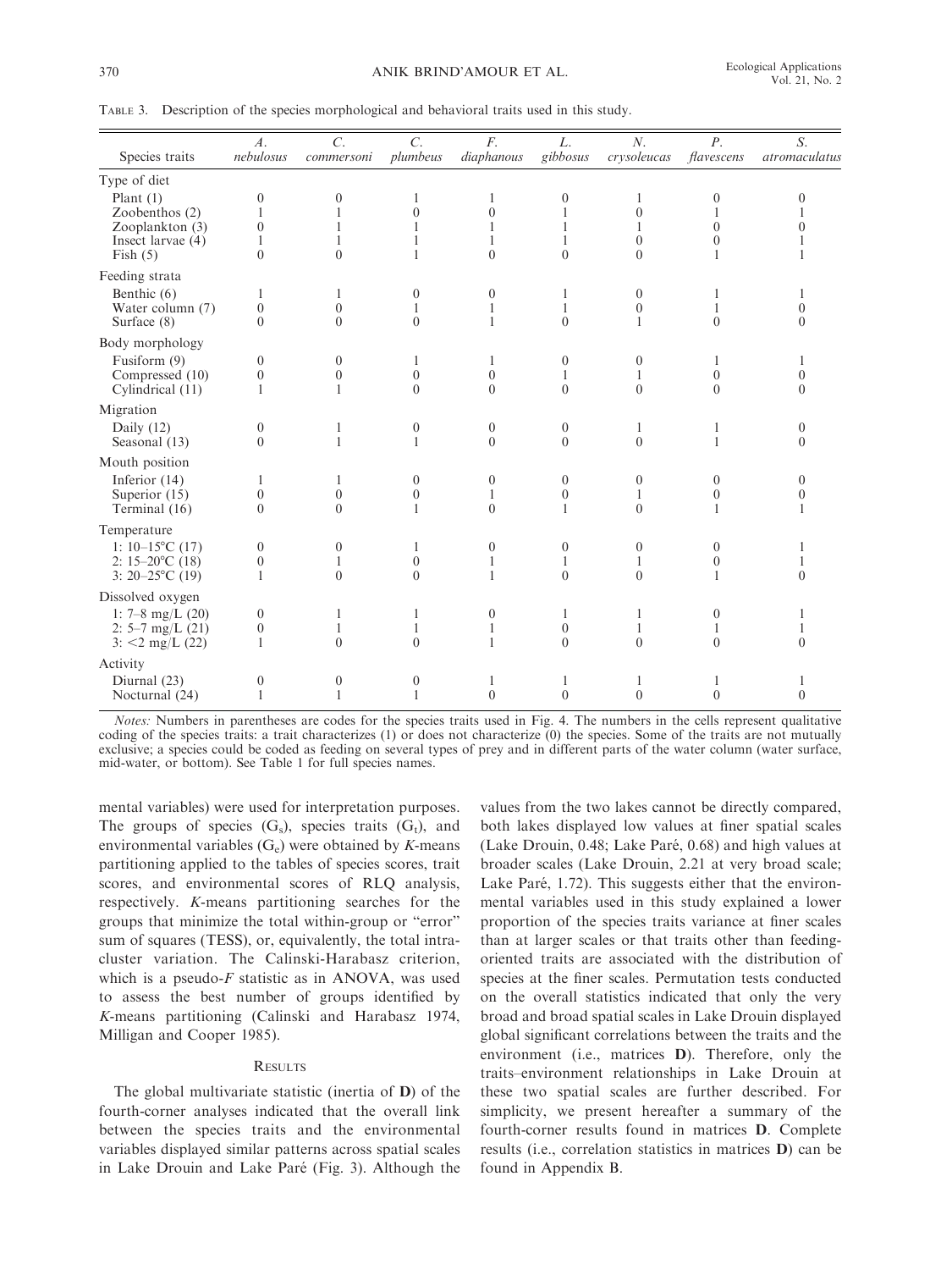The relationship between species traits and environmental conditions varied widely between the very broad and broad spatial scales. When comparing the significant correlations at the very broad and broad spatial scales (matrices D in Appendix B), we observe that only 6% of the statistically significant correlations were between the same species traits and environmental conditions at the two spatial scales. Graphically, these associations can be observed in Fig. 4 where similar positions of the points relative to the origin in both plots indicate associations between environmental variables and species traits.

#### Groups of traits

The K-means analyses, applied to RLQ scores, identified three groups of species traits in Lake Drouin at very broad (Fig. 4A) and broad spatial scales (Fig. 4B). Comparison of the composition of these groups indicates that 75% of the significant species traits were similarly grouped at the two spatial scales. The first group of traits  $(G_t)$  included fish having a superior mouth, feeding mainly on invertebrates associated with plants or located near the water surface (surface feeders; Fig. 4A; triangles). Two species, N. crysoleucas and F. diaphanus, were associated with this group (Table 1). The second group of traits (Gt2) included the highest number of species traits and was composed of species with a terminal mouth having mid-water (zooplankton) or benthic (zoobenthos) feeding habits (Fig. 4A, circles). This group was represented by L. gibbosus, P. flavescens, and S. atromaculatus at both spatial scales (Table 1). The third group of traits  $(G_t3)$  was based on the time of day at which feeding is expected to occur and, more specifically, was composed of nocturnally active species with cylindrical bodies and inferior mouths (Fig. 4A; circles). Fish species associated with this third group were also the same at the two scales: C. commersoni and A. nebulosus (Table 1). The sums of the species abundances associated with each group of traits indicated that  $G_t1$ ,  $G_t2$ , and  $G_t3$  represented respectively 17.60%, 78.63%, and 3.77% of the total fish species abundances.

## Traits–environment relationships

The RLQ analyses identified three groups of environmental variables at very broad (Fig. 4C) and broad spatial scales (Fig. 4D). The structure of the RLQ analyses is such that these three groups comprise environmental variables that have the highest correlations with the three groups of species traits for each of these spatial scales. At the very broad spatial scale (Fig. 4C), the first group of environmental variables  $(G<sub>e</sub>1)$ , which refers to the presence of boulders and bedrock, corresponded to the environmental conditions that have the highest correlations with the species traits found in the first group of traits  $(G_t)$ , which represents the traits associated with species defined as surface feeders. The



FIG. 3. Inertia between the species traits and the environmental variables at the four spatial scales in Lake Drouin and Lake Paré.

\*\*\*  $P \leq 0.001$ ; NS, relationship not significant.

 $G_e$ 2 group was defined by gentle slopes (Litt, Rip) and sandy bottoms with submerged macrophytes (Subm). This group of environmental variables was best correlated with the species traits that characterized fish described as mid-water/benthic feeders  $(G<sub>t</sub>2)$ . Finally,  $G_e$ 3 was mainly composed of deep sites  $(Z)$  exposed to the action of the wind (Fetch) containing structures such as woody debris, high macrophyte cover of M. spicatum (Cover), emergent macrophytes (Emerg), and rocks. This group of sites was inhabited by nocturnally active fish species with cylindrical bodies and inferior mouths  $(G_t3)$ . At the broad spatial scale (Fig. 4D),  $G_e1$  is expected to represent the group of environmental variables best correlated with traits of surface feeders  $(G<sub>t</sub>1)$  at that scale. This situation is consistent with the similarity between the species trait groupings obtained at the very broad and broad spatial scales. However, at the broad scale, Ge1 was characterized by a gentle riparian slope (Rip) and rocks as substrate and not, as found for the Ge1 group at very broad scale, by boulders and bedrock. The G<sub>e</sub>2 group was mainly associated with the type of substrates (Boulder, Bedrock, Woody) and the littoral slope or variables related to the spatial organization of the sites, such as wind exposition (Fetch), tributaries (Trib), the size of the sites, and the riparian use (Cott). The  $G_e$ 3 group was defined by high average depth  $(Z)$ , high abundances of macrophytes (Emerg or Subm), and sandy bottoms (Fig. 4D).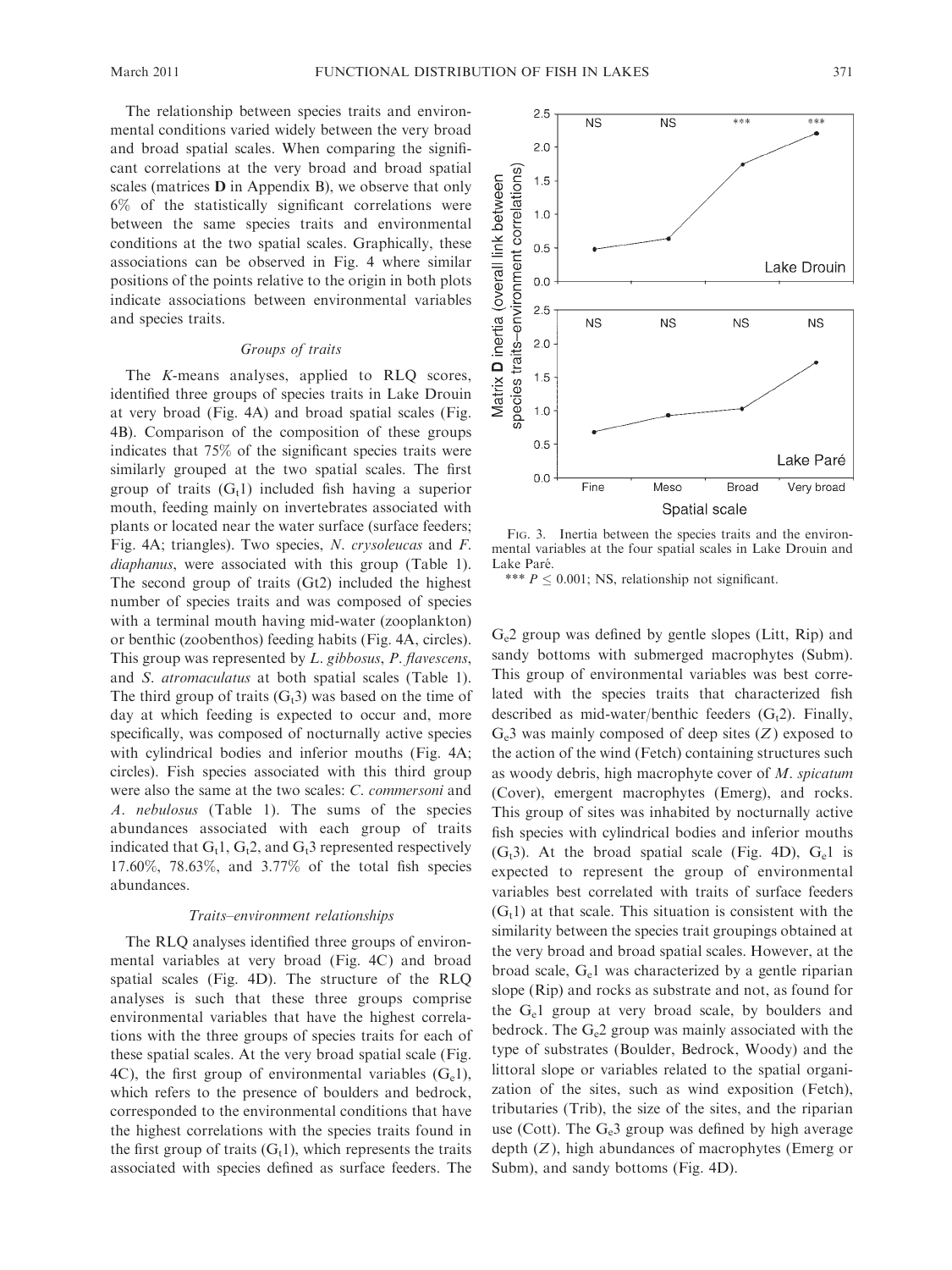

FIG. 4. Results of the RLQ analysis indicating the scores of species traits along the two RLQ axes for Lake Drouin (A) at very broad spatial scale and (B) at broad spatial scale, and the scores of environmental variables (C) at very broad spatial scale and (D) at broad spatial scale. Positions of the points relative to the origin indicate relative contributions to RLQ axes. Ellipses delineate groups of traits  $(G_t)$  and groups of environmental variables  $(G_e)$  identified by K-means partitioning; see Methods for details. Species traits are identified by numbers defined in Table 3. To simplify the interpretation, only the traits that tested significant at the 0.05 level after the  $\alpha$  adjustment of Holm's procedure for multiple testing and  $\alpha$  correction ( $\alpha_1\alpha_2$ ) using the fourth-corner analyses are displayed. See Methods for more details.

## **DISCUSSION**

We intended to assess whether feeding-oriented traits determine the spatial distribution of littoral fish species in lakes. The associations between the feeding-oriented traits and the environmental characteristics at different spatial scales suggest that the fish community, in at least one of the two lakes, was spatially structured along the vertical (strata in the water column) and horizontal (habitats or environmental conditions) dimensions.

# Three functional groups, two spatial scales, one significant lake

In Lake Drouin, the positive associations among the feeding-oriented traits indicated the presence of three groups of species (sensu Gatz 1979b). These groups were mainly characterized by the vertical distribution of the prey, the position of the mouth (see Plate 1), and the time or period of their feeding activity. The groups agreed with early studies that stated that functional groups of species in lakes are likely founded on the criteria of where and how resources are used by species within the water column (Schutz and Northcote 1972, Gatz 1979b). The constancy of the groups of feeding traits across the spatial scales, notwithstanding the environmental variability at these scales, emphasizes the idea that feeding traits are major functional drivers in structuring fish communities in lakes.

At the two broader spatial scales, the significant correlations between the species traits forming the functional groups and the environmental variables highlighted the influence of environmental characteristics on the organization of fish communities. Water depth and macrophyte density are expected to play an important role in habitat segregation among the littoral fish species (Beauchamp et al. 1994, Weaver et al. 1997, Grenouillet and Pont 2001). At the very broad scale in Lake Drouin, we observed that, as the environmental conditions shifted from areas of low structural complexity such as sites with either boulders or bedrock as substrates to shallow areas with fine sediments and high density of submersed macrophytes (i.e., high habitat complexity), the functional assemblages shifted from surface feeders  $(G_t)$  to mid-water and benthic feeders  $(G<sub>t</sub>2)$ . Concurrently, the habitat of greater complexity (i.e.,  $G_1$ 2 habitat) was also the one in which we observed the highest number of functional traits (see Fig. 3) and the highest relative abundance  $(G_t1, 17.60\%; G_t2,$ 78.63%). Several studies showed that the diversity and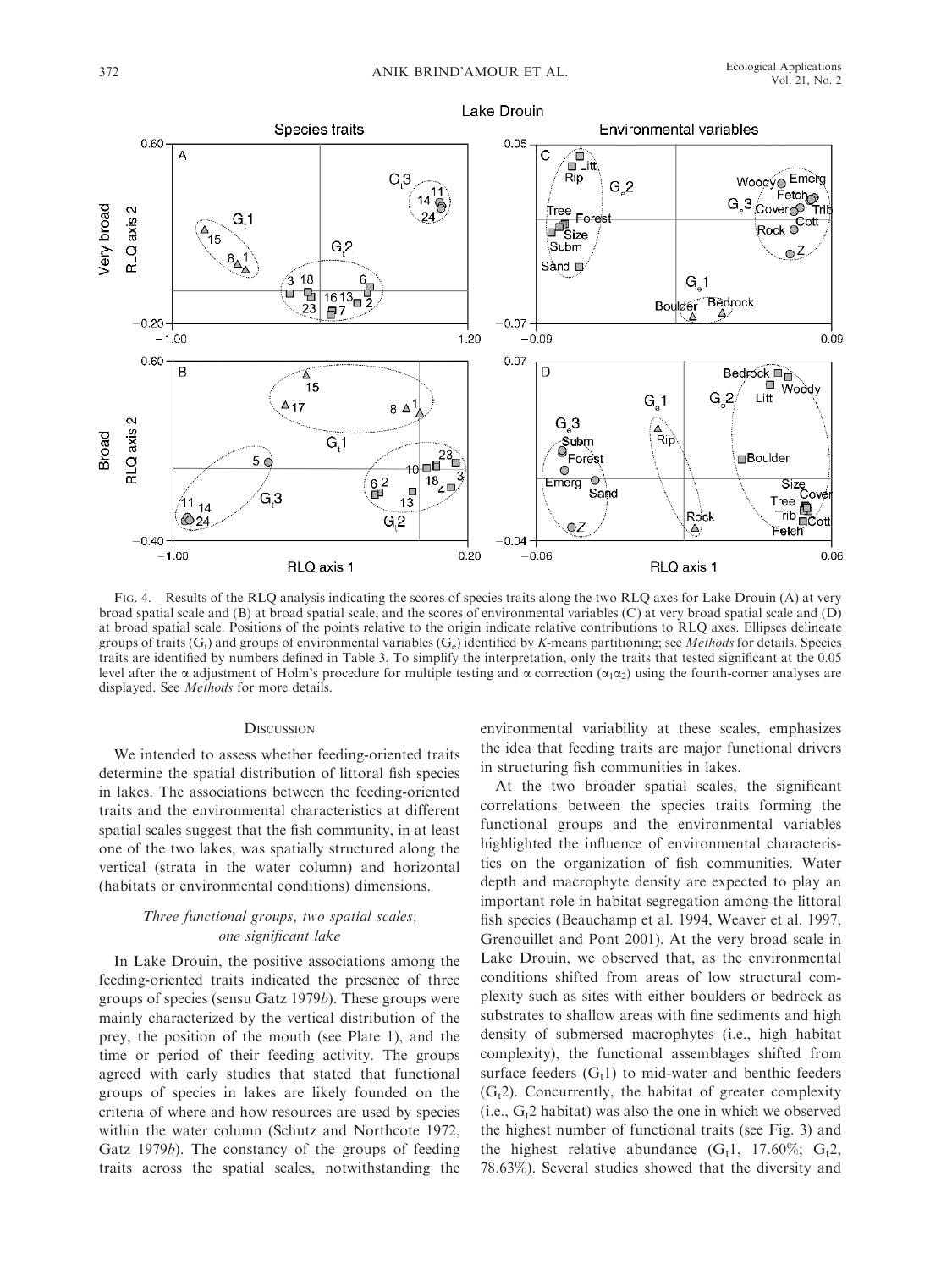

PLATE 1. Species representatives of the three functional groups: G<sub>s</sub>1, species with superior mouth, feeding mainly on invertebrates associated with plants or located near the water surface;  $G<sub>s</sub>2$ , species with a terminal mouth having mid-water (zooplankton) and/or benthic (zoobenthos) feeding habits; and Gs3, nocturnal active species with cylindrical bodies and inferior mouth. Photo credit: J.-M. Chamberland. Special thanks to D. Kopp for photo manipulations.

abundance of invertebrate food associated with nearshore macrophytes allow the coexistence of species having multiple dietary specializations (Werner et al. 1977, Grenouillet and Pont 2001). The abundance of microcrustaceans varies widely between emergent and submersed macrophytes and with habitat depths (Paterson 1993), whereas insect larvae (odonata and chironomids), which are the preferred prey of the midwater and benthic groups  $(G_s2)$ , are typically abundant in fine, organic sediments (James et al. 1998, Weatherhead and James 2001). Direct functional association, such as prey items available to fish or consumed by them, have not been surveyed during our study. Yet our interpretation is mostly based on earlier findings and theoretical hypotheses on niche partitioning and habitat complexity stating that the more structurally complex the habitat is, the greater diversity of functional traits it can support (Gorman and Karr 1978, Ross 1986, Higgins and Strauss 2008). Hori et al. (2009) recently described the relationship between groups of fish appearing at the surface of, inside, and along a gradient of habitat complexity defined by the canopy height of seagrass beds in coastal areas. They showed that fish found inside the seagrass (similar to our midwater group) preferred structurally complex habitat with high seagrass biomass and high three-dimensional structure, whereas the group of surface feeders preferred a less complex habitat with low seagrass biomass and high three-dimensional structure.

Some environmental variables were structurally significant for different functional groups at different spatial scales. This was notably the case for the fetch and the cover of  $M$ . spicatum, which were both associated with  $G<sub>t</sub>3$  at the very broad spatial scale but were linked to  $G_t$ 2 at the broad scale. This result could be explained by the roles played by the environmental conditions at different scales. For instance, at the very broad spatial scale (i.e., large parts of the lake), exposed sites with dense cover of M. spicatum may represent good refuges for nocturnally active species during the day, whereas at the broader spatial scale (i.e., habitat patches of  $\sim$ 500 m), the fetch may enhance benthic productivity serving as resource areas for mid-water and benthic feeders  $(G<sub>t</sub>2)$  (Mittelbach 1981, Werner et al. 1983, Tabor and Wurtsbaugh 1991, Gafny et al. 1992, Diehl 1993). These causal links were not properly tested in our study. We can only hypothesize on the scale dependency of some traits–environment correlations that may reflect different processes operating at different scales in lakes.

Scale-dependent relationships between species biological traits and potential processes in lakes have been recently observed by Irz et al. (2007) and Eros et al. (2009). These two studies tested the functional convergence of three reproductive traits and four trophic traits of fish species between 75 French and 168 lakes of northeastern United States (Irz et al. 2007) and characterized the congruence between taxonomic and six trait-based fish assemblages in 125 Finnish boreal lakes (Eros et al. 2009). They both found that reproduction-related traits (i.e., spawning habitat and period) were major drivers of fish assemblages, showing indeed strong intercontinental convergence. Trophicrelated traits, omnivores and benthivores, were to a lesser extent associated with lake area (in North American and Finnish lakes) and depth (in Finnish lakes). It is, however, difficult to overstep the results of the two aforementioned studies as they are both focusing on spatial scales much broader than ours.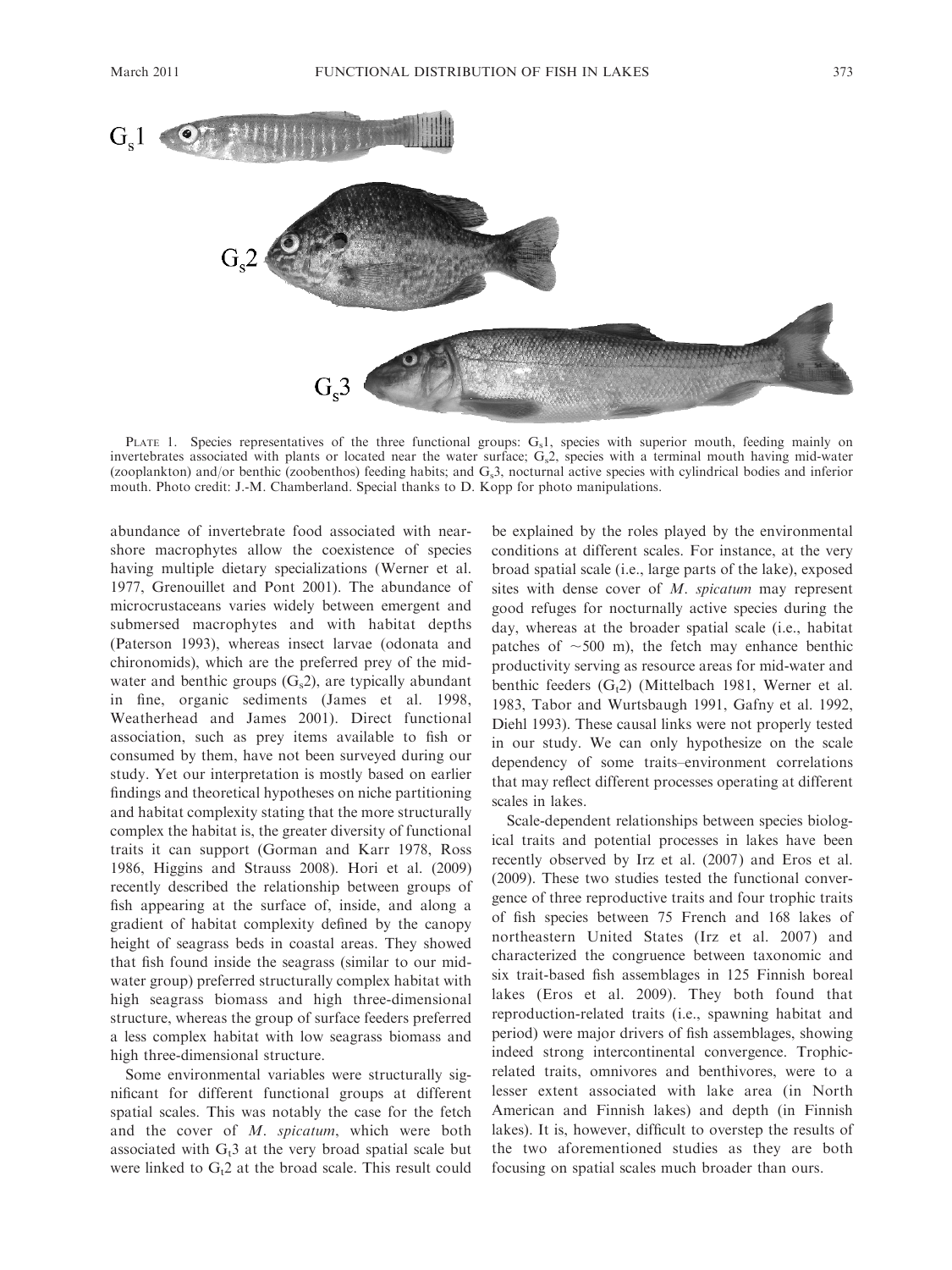There were no significant relationships between the feeding-oriented traits and the environmental characteristics at the two finer spatial scales  $\left($  < 10% of the total perimeter of a lake) in Lake Drouin and none at any of the studied scales in Lake Paré. Owing to the nature of the data in the  $R$ ,  $L$ , and  $Q$  matrices, the two nonsignificant results could be due to different causes. Four hypotheses could notably explain the lack of significant relationships between the fish traits (biological/physiological) and the environment conditions at a single (e.g., fine scale in Lake Drouin) or multiple scales (Lake Paré). The first hypothesis refers to the low species trait variability among the species present in the community to explain the lack of significant relationship in Lake Paré. In our study, that hypothesis can be easily refuted by comparing the species richness and their related traits in each lake. The two lakes shared five of nine species and the species present from one lake had similar biological traits to the species present in the other lake. This suggests that the variability of the species traits in Lake Paré could not likely explain the lack of traits–environment relationship in that lake. As for the lack of significant relationships at finer spatial scales in Lake Drouin, it could be due to the fact that the feedingoriented traits used in the study are not structurally important at finer spatial scales: species traits other than feeding-oriented traits might be significant at these scales.

The second hypothesis refers to the lack of spatial variability in the species abundances. This could be the case for ubiquitous species, such as L. gibbosus. Brind'Amour et al. (2005) showed, however, that the species abundances in the two lakes displayed spatial variability at multiple spatial scales.

The third hypothesis refers to the random spatial distribution of the species in the studied lakes. As mentioned in the previous paragraph regarding the second hypothesis, spatial analyses conducted on the same fish communities found significant spatial patterns in both lakes, indicating a nonrandom distribution of the fish species in the two lakes.

The fourth hypothesis is the one that may explain the lack of significant relationships in Lake Paré; it refers to the lack of variability in the environmental conditions. Given that the anthropogenic development surrounding the two studied lakes is comparable (Drouin, 62.12% of the lake perimeter; Paré,  $61.60\%$ ), that the two lakes display similar species composition (Table 1), and that they also display similar geological/morphological characteristics, the only difference between the two lakes lies in the variability of their environmental characteristics (Table 2). The lack of significant species traits– environment relationship at any spatial scale in Lake Paré may hence be attributable to the lower structural diversity of the environmental conditions in its littoral zone than in Lake Drouin, thus providing several habitats at multiple spatial scales in that lake. The environmental complexity in Lake Drouin ( $ECI = 4.06$ )

is greater than in Lake Paré (ECI  $= 2.38$ ). This is particularly apparent for environmental variables (Table 2) such as fetch, depth, and woody debris, which are major environmental drivers structuring the littoral fish communities in lakes (Keast et al. 1978, Brosse et al. 1999a, b, Vono and Barbosa 2001, Brind'Amour and Boisclair 2006).

The absence of a significant species traits–environment relationship in Lake Paré could also be due to the greater power of the fourth-corner correlation test in the lake in which more sites have been surveyed (Lake Drouin, 90 sites; Lake Paré, 60 sites). However, sensibility and power analyses of the fourth-corner to the number of sampling sites have been tested using simulations in Dray and Legendre (2008). According to their results, 60 sites would not be a shortcoming of the fourth-corner approach.

## Testing the reliability of the fourth-corner approach

The fourth-corner method has been recently published but its effectiveness has been rarely evaluated using field data (Tall et al. 2006). Dray and Legendre (2008) used simulated data to measure the influence of several parameters (species richness, sample size, levels of alpha and beta diversities) on the efficiency of the method. They showed that the power of the method (i.e., its ability to detect ecological patterns when they exist) increases with the number of sites and the number of species.

Species richness in the two studied lakes may be considered low (six and seven species for Lake Paré and Lake Drouin, respectively). However, it is still comparable to the species richness found in North American lakes, where species richness ranges between 1 and 22 and the mean species richness equals 6.35 (Randall et al. 1995). Dray and Legendre (2008) showed that increasing the sampling size is a way to counterbalance the effects of low species richness. In our study, several significant associations have been detected by the fourth-corner approach, suggesting that the sampling effort is sufficient to detect significant traits–environment relationships in these two lakes. However, increasing the sampling effort would probably help detect other significant associations. In a more general context, this study is quite "encouraging" as we know that the fourthcorner method would be more powerful in richer ecosystems, but it is still able to detect significant traits–environment relationships in a species-poor ecosystem if the sampling size is sufficient.

The fourth-corner correlation statistic differs greatly from the classical bivariate Pearson's r as it measures the relationship between two variables (trait and environmental variable) recorded on different sampling units (species and sites); its computation thus requires the consideration of an extra table of species abundances. Hence, the distribution of fourth-corner correlation statistics is unknown, but experience shows that statistically significant values are much lower than in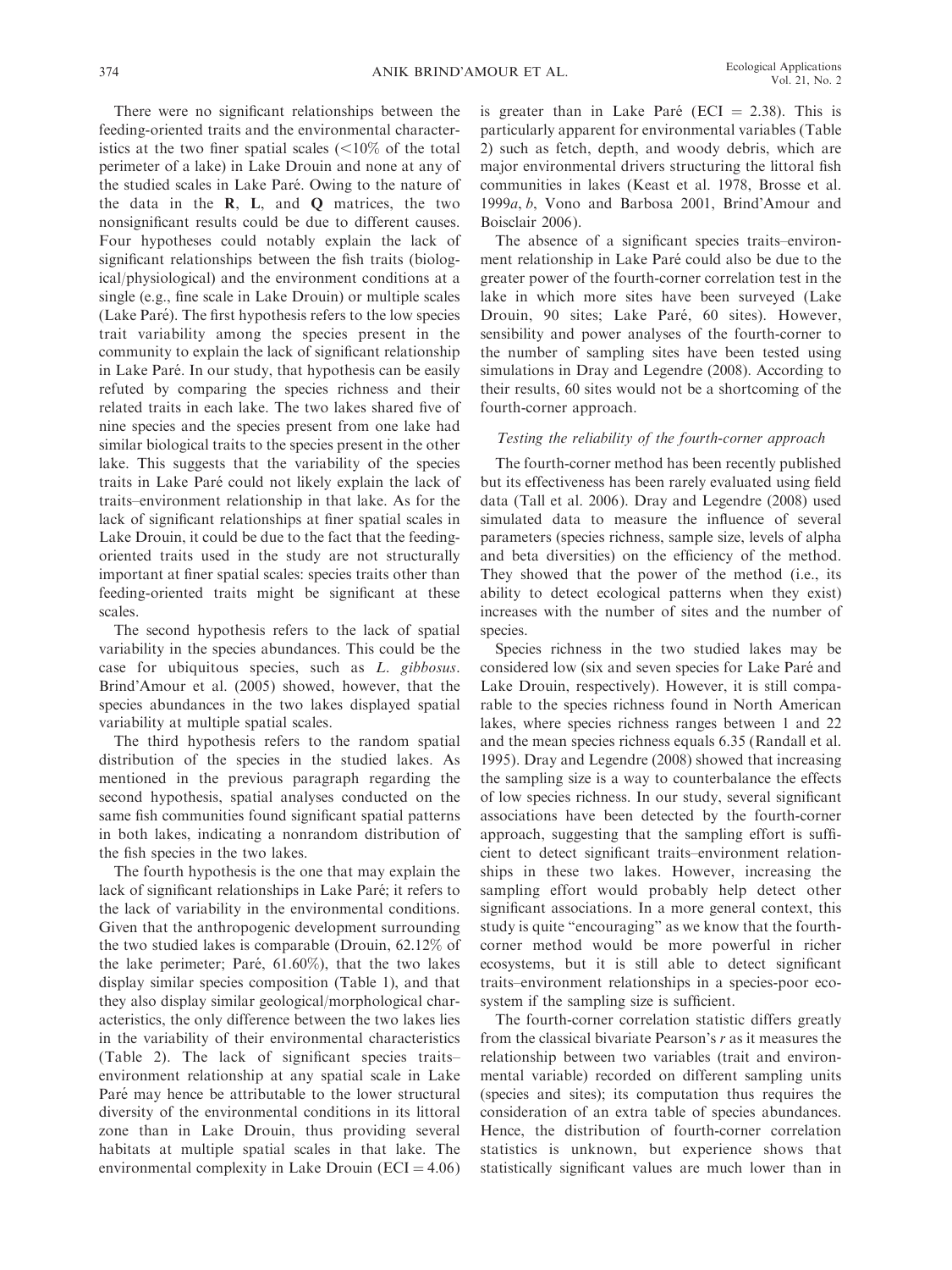ordinary correlation studies (Dray and Legendre 2008). Moreover, the sampling distribution would probably be influenced by the number of sites or the species richness (i.e., dimension of the table L) considered in the analysis. Hence, correlations obtained by the fourthcorner method should not be compared between studies (if the dimensions of  $L$  vary) or to correlation values obtained in the classical bivariate case. For instance, the maximum value reached by the significant correlations in our study was 0.14. Low values could have been favored by the indirect way the information about the fish species traits was gathered. Fish traits were not estimated specifically for the two study lakes but were extracted from the literature, just as in the fish study of the fourth-corner paper of Legendre et al. (1997). Several studies observed that, beside ontogenetic shifts, fish morphology may be affected by spatial and temporal variations in abiotic and biotic factors (Taylor 1999). The underlying assumption that species traits obtained from the literature may adequately represent the fish traits in our study lakes may have weakened our traits–environment relationships. Therefore, we suggest using direct measurements of the functional traits or at least measurements gathered in the same ecosystem or geographic region than the one from which the species come, whenever possible.

# New research directions and potential implications for lake management

The present work showed that in small lakes displaying low species richness, species traits can be spatially structured. It also indicated that three-table statistical approaches, such as the fourth-corner analysis coupled with RLQ analysis, are powerful tools to assess such relationships. Approaches like the one we applied here open up a new research direction: the study of spatially based biological functions in lakes and in other ecosystems. To our knowledge, this research field is growing in marine ecosystems (Bremner et al. 2003, Frid et al. 2008) but is still in its infancy in lacustrine ecosystems. For instance, spatial patches of high functional diversity or spatial distribution of essential ecological functions, such as nursery areas, have been recently identified in estuaries (Islam and Tanaka 2006). Determination of biological traits identified as indicators of key aspects of functioning in potential marine protected areas (MPA) have also been recently tested and suggested by Frid et al. (2008). Studies, such as the ones cited above, are all incorporating functional aspects (assessed by species biological traits) into the designation and protection of marine habitats (McLeod et al. 2009).

Freshwater protected areas (FPA; Suski and Cooke 2007) are the freshwater counterpart of MPAs. As in MPAs, the success of FPAs relies notably on their spatial design, i.e., the spatial arrangement and the appropriate size to optimize the exchange between productive (or functionally diverse) areas (Pauly et al. 2002). An analytical approach such as the one used here could help determine the dominant spatial scales (i.e., geographic ranges) at which functional groups of species are varying, thereby identifying habitat patches of high biological (or functional) diversity (i.e., potential FPA sizes).

#### **ACKNOWLEDGMENTS**

We thank M. Coinçon, J. Guimmond-Cataford, and C. Desroches for much appreciated field and laboratory assistance and two referees for valuable comments. Financial support was provided by scholarships from the Natural Sciences and Engineering Research Council of Canada (NSERC) and Fonds Québécois de la Recherche sur la Nature et les Technologies (FQRNT) to A. Brind'Amour and NSERC research funds to D. Boisclair (number 46225) and P. Legendre (number 7738).

#### LITERATURE CITED

- Ackerly, D. D., and W. K. Cornwell. 2007. A trait-based approach to community assembly: partitioning of species trait values into within- and among-community components. Ecology Letters 10:135–145.
- Angermeier, P. L., and M. R. Winston. 1998. Local vs. regional influences on local diversity in stream fish communities of Virginia. Ecology 79:911–927.
- Austen, D. J., P. B. Bayley, and B. W. Menzel. 1994. Importance of the guild concept to fisheries research and management. Fisheries 19:12–20.
- Beauchamp, D. A., E. R. Byron, and W. A. Wurtsbaugh. 1994. Summer habitat use by littoral-zone fishes in Lake Tahoe and the effects of shoreline structures. North American Journal of Fisheries Management 14:385–394.
- Becker, G. C. 1983. Fishes of Wisconsin. University of Wisconsin Press, Madison, Wisconsin, USA.
- Borcard, D., and P. Legendre. 2002. All-scale spatial analysis of ecological data by means of principal coordinates of neighbour matrices. Ecological Modelling 153:51–68.
- Borcard, D., P. Legendre, C. Avois-Jacquet, and H. Tuomisto. 2004. Dissecting the spatial structure of ecological data at multiple scales. Ecology 85:1826–1832.
- Bremner, J., S. I. Rogers, and C. L. J. Frid. 2003. Assessing functional diversity in marine benthic ecosystems: a comparison of approaches. Marine Ecology Progress Series 254:11– 25.
- Brind'Amour, A., and D. Boisclair. 2004. Comparison between two sampling methods to evaluate the structure of fish communities in the littoral zone of a Laurentian lake. Journal of Fish Biology 65:1372–1384.
- Brind'Amour, A., and D. Boisclair. 2006. The effect of the spatial arrangement of habitats on the development of fish habitat models in the littoral zone of a Laurentian lake. Canadian Journal of Fisheries and Aquatic Sciences 63:1–17.
- Brind'Amour, A., D. Boisclair, P. Legendre, and D. Borcard. 2005. Multiscale spatial distribution of a littoral fish community in relation to environmental variables. Limnology and Oceanography 50:465–479.
- Brind'Amour, A., A. Rouyer, and J. Martin. 2009. Functional gains of including non-commercial epibenthic taxa in coastal beam trawl surveys: a Note. Continental Shelf Research 29: 1189–1194.
- Brosse, S., F. Dauba, T. Oberdorff, and S. Lek. 1999a. Influence of some topographical variables on the spatial distribution of lake fish during summer stratification. Archiv für Hydrobiologie 145:359-371.
- Brosse, S., J.-F. Guegan, J.-N. Tourenq, and S. Lek. 1999b. The use of artificial neural networks to assess fish abundance and spatial occupancy in the littoral zone of a mesotrophic lake. Ecological Modelling 120:299–311.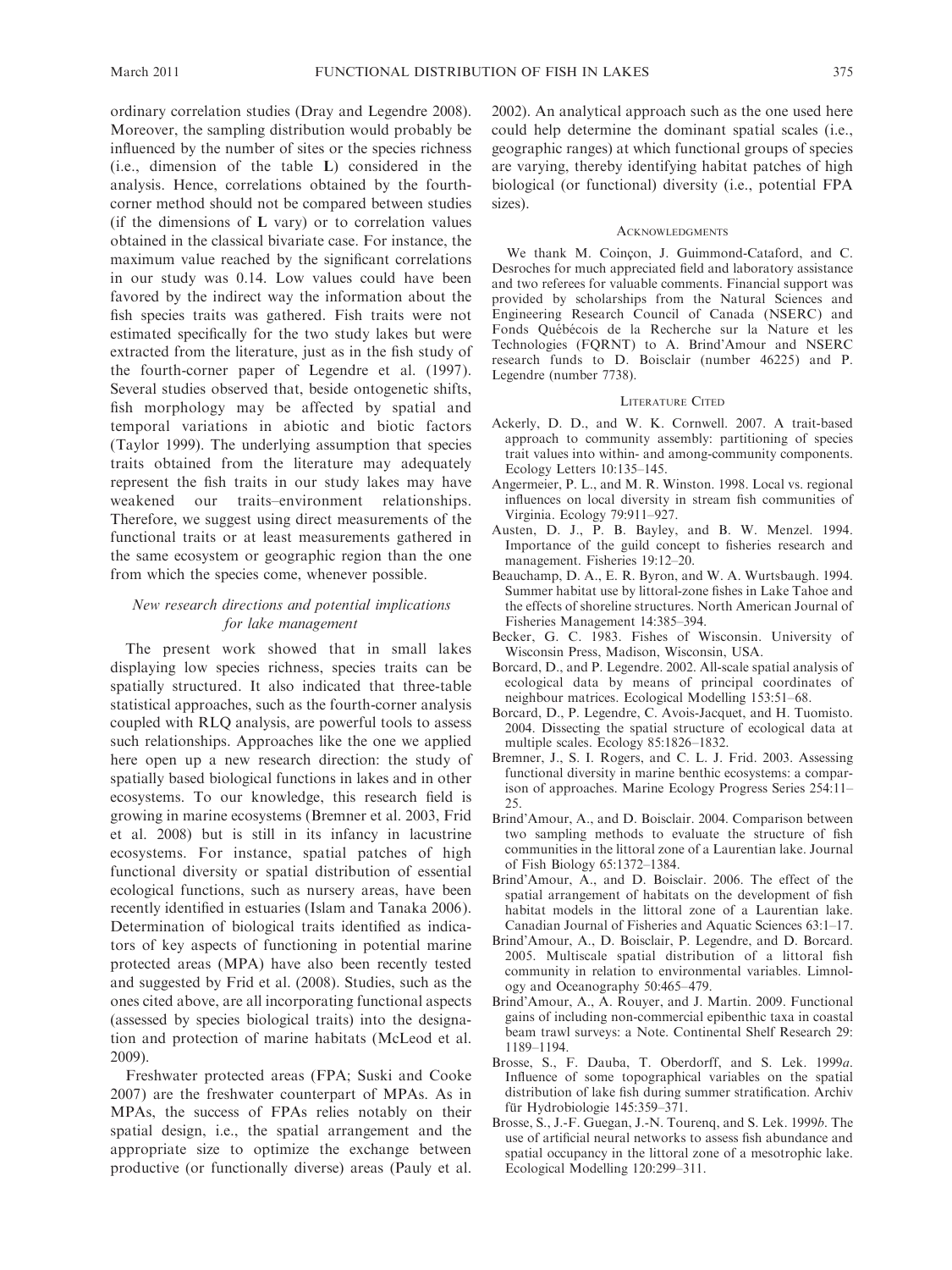- Calinski, T., and J. Harabasz. 1974. A dendrite method for cluster analysis. Communications in Statistics 3:1–27.
- Carlander, K. D. 1997. Handbook of freshwater fishery biology. Iowa University Press, Ames, Iowa, USA.
- Díaz, S., M. Cabido, and F. Casanoves. 1998. Plant functional traits and environmental filters at a regional scale. Journal of Vegetation Science 9:113–122.
- Diehl, S. 1993. Effects of habitat structure on resource availability, diet and growth of benthivorous perch, Perca fluviatilis. Oikos 67:404-414.
- Dolédec, S., D. Chessel, C. J. F. ter Braak, and S. Champely. 1996. Matching species traits to environmental variables: a new three-table ordination method. Environmental and Ecological Statistics 3:143–166.
- Dray, S., D. Chessel, and J. Thioulouse. 2003. Co-inertia analysis and the linking of ecological data tables. Ecology 84: 3078–3089.
- Dray, S., and A. B. Dufour. 2007. The ade4 package: implementing the duality diagram for ecologists. Journal of Statistical Software 22:1–20.
- Dray, S., and P. Legendre. 2008. Testing the link between species traits and environmental characteristics: the fourthcorner problem revisited. Ecology 89:3400–3412.
- Dray, S., P. Legendre, and P. R. Peres-Neto. 2006. Spatial modelling: a comprehensive framework for principal coordinate analysis of neighbour matrices. Ecological Modelling 196:483–493.
- Eklöv, P. 1997. Effects of habitat complexity and prey abundance on the spatial and temporal distributions of perch (Perca fluviatilis) and pike (Esox lucius). Canadian Journal of Fisheries and Aquatic Sciences 54:1520–1531.
- Eros, T., J. Heino, D. Schmera, and M. Rask. 2009. Characterising functional trait diversity and trait–environment relationships in fish assemblages of boreal lakes. Freshwater Biology 54:1788–1803.
- Frid, C. L. J., O. A. L. Paramor, S. Brockington, and J. Bremner. 2008. Incorporating ecological functioning into the designation and management of marine protected areas. Hydrobiologia 606:69–79.
- Gafny, S., A. Gasith, and M. Goren. 1992. Effect of water level fluctuation on shore spawning of Mirogrex terraesanctae (Steinitz), (Cyprinidae) in Lake Kinneret, Israel. Journal of Fish Biology 41:863–871.
- Gatz, A. J. 1979a. Community organization in fishes as indicated by morphological features. Ecology 60:711–718.
- Gatz, A. J. 1979b. Ecological morphology of freshwater stream fishes. Tulane Studies in Zoology and Botany 21:91–124.
- Goldstein, R. M., and M. R. Meador. 2004. Comparisons of fish species traits from small streams to large rivers. Transactions of the American Fisheries Society 133:971–983.
- Gorman, O. T., and J. R. Karr. 1978. Habitat structure and stream fish communities. Ecology 59:507–515.
- Grenouillet, G., and D. Pont. 2001. Juvenile fishes in macrophyte beds: influence of food resources, habitat structure and body size. Journal of Fish Biology 59:939–959.
- Harmelin-Vivien, M. L., J. G. Harmelin, C. Chauvet, C. Duval, R. Galzin, G. Lejeune, G. Barnabé, F. Blanc, R. Chevalier, J. Duclerc, and G. Lasserre. 1985. Evaluation visuelle des peuplements et populations de poissons: méthodes et problèmes. Revue d'écologie (Terre et Vie) 40:466-539.
- Higgins, C. L. 2009. Spatiotemporal variation in functional and taxonomic organization of stream-fish assemblages in central Texas. Aquatic Ecology 43:1133–1141.
- Higgins, C. L., and R. E. Strauss. 2008. Modeling stream fish assemblages with niche apportionment models: patterns, processes, and scale dependence. Transactions of the American Fisheries Society 137:696–706.
- Holm, S. 1979. A simple sequentially rejective multiple test procedure. Scandinavian Journal of Statistics 6:65–70.
- Hori, M., T. Suzuki, Y. Monthum, T. Srisombat, Y. Tanaka, M. Nakaoka, and H. Mukai. 2009. High seagrass diversity

and canopy-height increase associated fish diversity and abundance. Marine Biology 156:1447–1458.

- Irz, P., F. Michonneau, T. Oberdorff, T. R. Whittier, N. Lamouroux, D. Mouillot, and C. Argillier. 2007. Fish community comparisons along environmental gradients in lakes of France and north-east USA. Global Ecology and Biogeography 16:350–366.
- Islam, M. S., and M. Tanaka. 2006. Spatial variability in nursery functions along a temperate estuarine gradient: role of detrital versus algal trophic pathways. Canadian Journal of Fisheries and Aquatic Sciences 63:1848–1864.
- James, M. R., M. Weatherhead, C. Stanger, and E. Graynoth. 1998. Macroinvertebrate distribution in the littoral zone of Lake Coleridge, South Island, New Zealand: effects of habitat stability, wind exposure, and macrophytes. New Zealand Journal of Marine and Freshwater Research 32:287– 305.
- Johnson, R. K., W. Goedkoop, and L. Sandin. 2004. Spatial scale and ecological relationships between the macroinvertebrate communities of stony habitats of streams and lakes. Freshwater Biology 49:1179–1194.
- Keast, A., J. Harker, and D. Turnbull. 1978. Nearshore fish habitat utilization and species associations in Lake Opinicon (Ontario, Canada). Environmental Biology of Fishes 3:173– 184.
- Keast, A., and D. Webb. 1966. Mouth and body form relative to feeding ecology in the fish fauna of a small lake, Lake Opinicon, Ontario. Journal of Fisheries Research Board of Canada 23:1845–1873.
- Lamouroux, N., L. N. Poff, and P. L. Angermeier. 2002. Intercontinental convergence of stream fish community traits along geomorphic and hydraulic gradients. Ecology 83:1792– 1807.
- Legendre, P., R. Galzin, and M. L. Harmelin-Vivien. 1997. Relating behavior to habitat: solutions to the fourth-corner problem. Ecology 78:547–562.
- Mason, N. W. H., C. Lanoiselée, D. Mouillot, P. Irz, and C. Argillier. 2007. Functional characters combined with null models reveal inconsistency in mechanisms of species turnover in lacustrine fish communities. Oecologia 153:441– 452.
- McGill, B. J., B. J. Enquist, E. Weiher, and M. Westoby. 2006. Rebuilding community ecology from functional traits. Trends in Ecology and Evolution 21:178–185.
- McLeod, E., R. Salm, A. Green, and J. Almany. 2009. Designing marine protected area networks to address the impacts of climate change. Frontiers in Ecology and the Environment 7:362–370.
- Milligan, G. W., and M. C. Cooper. 1985. An examination of procedures for determining the number of clusters in a data set. Psychometrika 50:159–179.
- Mittelbach, G. G. 1981. Foraging efficiency and body size: a study of optimal diet and habitat use by bluegills. Ecology 62: 1370–1386.
- Mouillot, D., S. Spatharis, S. Reizopoulou, T. Laugier, L. Sabetta, A. Basset, and T. Do Chi. 2006. Alternatives to taxonomic-based approaches to assess changes in transitional water communities. Aquatic Conservation: Marine and Freshwater Ecosystems 16:469–482.
- Norton, S. F. 1995. A functional approach to ecomorphological patterns of feeding in cottid fishes. Environmental Biology of Fishes 44:61–78.
- Olden, J. D., and D. A. Jackson. 2002. A comparison of statistical approaches for modelling fish species distributions. Freshwater Biology 47:1976–1995.
- Paterson, M. 1993. The distribution of microcrustacea in the littoral zone of a freshwater lake. Hydrobiologia 263:173– 183.
- Pauly, D., V. Christensen, S. Guénette, T. J. Pitcher, U. R. Sumaila, C. J. Walters, R. Watson, and D. Zeller. 2002.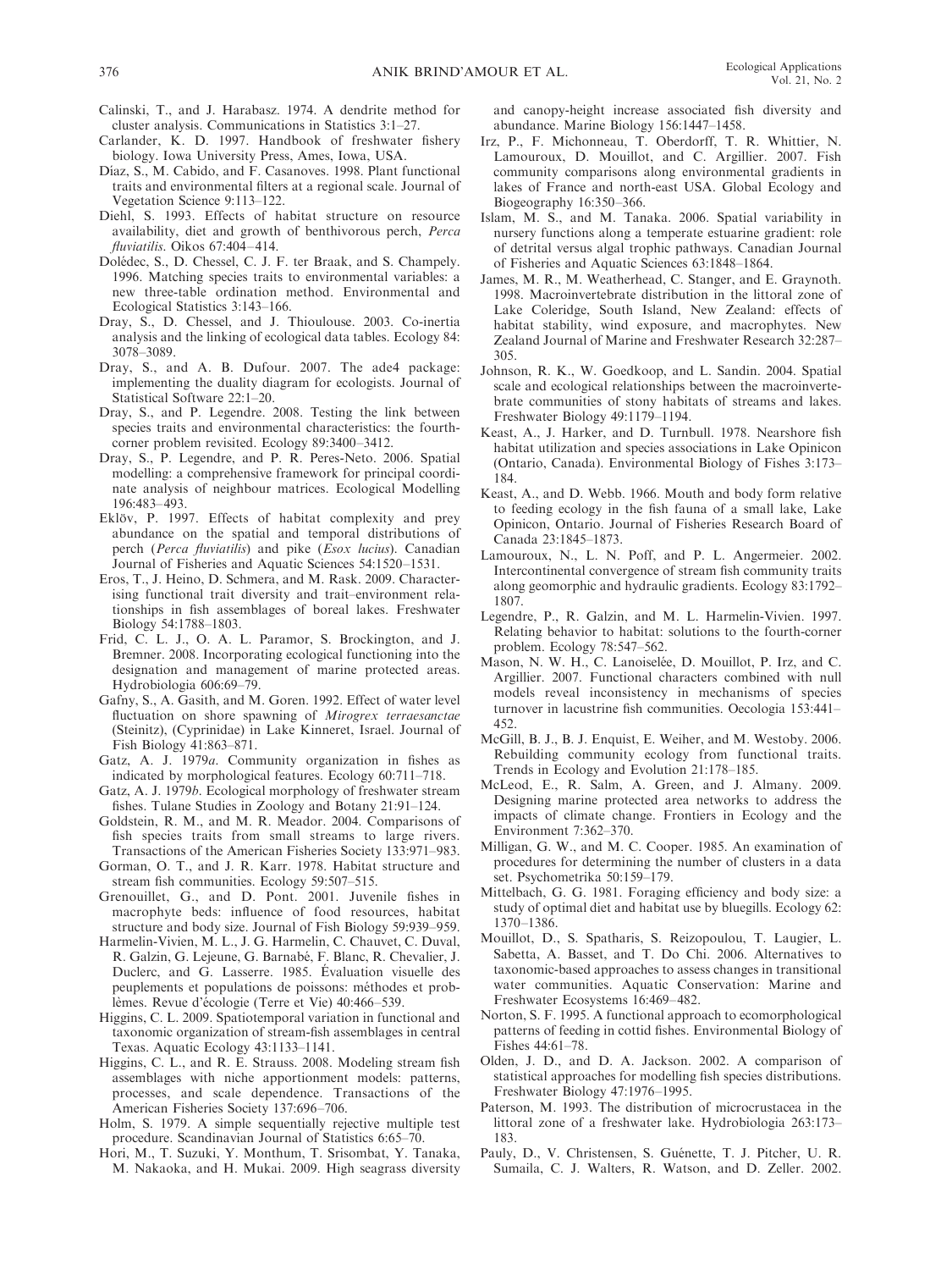Towards sustainability in world fisheries. Nature 418:689– 695.

- Pierce, C. L., J. B. Rasmussen, and W. C. Leggett. 1994. Littoral fish communities in southern Quebec lakes: relationships with limnological and prey resource variables. Canadian Journal of Fisheries and Aquatic Sciences 51:1128–1138.
- Piet, G. J. 1998. Ecomorphology of a size-structured tropical freshwater fish community. Environmental Biology of Fishes 51:67–86.
- Poff, L. N. 1997. Landscape filters and species traits: towards mechanistic understanding and prediction in stream ecology. Journal of the North American Benthological Society 16: 391–409.
- Poizat, G., and D. Pont. 1996. Multi-scale approach to species– habitat relationships: juvenile fish in a large river section. Freshwater Biology 36:611–622.
- R Development Core Team. 2005. R: a language and environment for statistical computing. R Foundation for Statistical Computing, Vienna, Austria.
- Randall, R. G., J. R. M. Kelso, and C. K. Minns. 1995. Fish production in freshwater: Are rivers more productive than lakes? Canadian Journal of Fisheries and Aquatic Sciences 52:631–643.
- Richards, C., L. B. Johnson, and G. E. Host. 1996. Landscapescale influences on stream habitats and biota. Canadian Journal of Fisheries and Aquatic Sciences 53:295–311.
- Robb, T., and M. V. Abrahams. 2002. The influence of hypoxia on risk predation and habitat choice by the fathead minnow, Pimephales promelas. Behavioral Ecology and Sociobiology  $52:25 - 30.$
- Ross, S. T. 1986. Resource partitioning in fish assemblages: a review of field studies. Copeia 2:352–388.
- Santoul, F., J. Cayrou, S. Mastrorillo, and R. Céréghino. 2005. Spatial patterns of the biological traits of freshwater fish communities in south-west France. Journal of Fish Biology 66:301–314.
- Schutz, D. C., and T. G. Northcote. 1972. An experimental study of feeding behavior and interaction of coastal cutthroat trout (Salmo clarki clarki) and dolly varden (Savelinus malma). Journal of the Fisheries Research Board of Canada 29:555–565.
- Scott, W. B., and E. J. Crossman. 1973. Freshwater fishes of Canada. Bulletin of the Fisheries Research Board of Canada 184.
- Sokal, R. R., and F. J. Rohlf. 1995. Biometry. Third edition. W. H. Freeman, New York, New York, USA.
- Southwood, T. R. E. 1977. Habitat, the templet for ecological strategies. Journal of Animal Ecology 46:337–365.
- Southwood, T. R. E. 1988. Tactics, strategies and templets. Oikos 52:3–18.
- Stoffels, R. J., K. R. Clarke, and G. P. Closs. 2005. Spatial scale and benthic community organisation in the littoral zones of large oligotrophic lakes: potential for cross-scale interactions. Freshwater Biology 50:1130–1145.
- Suski, C. D., and S. J. Cooke. 2007. Conservation of aquatic resources through the use of freshwater protected areas: opportunities and challenges. Biodiversity and Conservation 16:2015–2029.
- Tabor, R. A., and W. A. Wurtsbaugh. 1991. Predation risk and the importance of cover for juvenile rainbow trout in lentic systems. Transactions of the American Fisheries Society 120: 728–738.
- Tall, L., A. Cattaneo, L. Cloutier, S. Dray, and P. Legendre. 2006. Resource partitioning in a grazer guild feeding on a multilayer diatom mat. Journal of the North American Benthological Society 25:800–810.
- Taylor, E. B. 1999. Species pairs of north temperate freshwater fishes: evolution, taxonomy, and conservation. Reviews in Fish Biology and Fisheries 9:299–324.
- Thuiller, W., S. Lavorel, G. Midgley, S. Lavergne, and T. Rebelo. 2004. Relating plant traits and species distributions along bioclimatic gradients for 88 Leucadendron taxa. Ecology 85:1688–1699.
- Tonn, W. M., J. J. Magnuson, M. Rask, and J. Toivonen. 1990. Intercontinental comparison of small-lake fish assemblages: the balance between local and regional processes. American Naturalist 136:345–375.
- Ultsch, G. R., S. A. Reese, M. Nie, J. D. Crim, W. H. Smith, and C. M. LeBerte. 1999. Influences of temperature and oxygen upon habitat selection by bullfrog tadpoles and three species of freshwater fishes in two Alabama strip mine ponds. Hydrobiologia 416:149–162.
- Vannote, R. L., G. W. Minshall, K. W. Cummins, J. R. Sedell, and C. E. Cushing. 1980. The river continuum concept. Canadian Journal of Fisheries and Aquatic Sciences 37:130– 137.
- Vono, V., and F. A. R. Barbosa. 2001. Habitats and littoral zone fish community structure of two natural lakes in southeast Brazil. Environmental Biology of Fishes 61:371– 379.
- Weatherhead, M. A., and M. R. James. 2001. Distribution of macroinvertebrates in relation to physical and biological variables in the littoral zone of nine New Zealand lakes. Hydrobiologia 462:115–129.
- Weaver, M. J., J. J. Magnuson, and M. K. Clayton. 1997. Distribution of littoral fishes in structurally complex macrophytes. Canadian Journal of Fisheries and Aquatic Sciences 54:2277–2289.
- Werner, E. E., D. J. Hall, D. R. Laughlin, D. J. Wagner, L. A. Wilsmann, and F. C. Funk. 1977. Habitat partitioning in a freshwater fish community. Journal of Fisheries and Research Board of Canada 34:360–370.
- Werner, E. E., G. G. Mittlebach, D. J. Hall, and G. F. Gilliam. 1983. Experimental tests of optimal habitat use in fish: the role of relative habitat profitability. Ecology 64:1525–1539.
- Zobel, M. 1997. The relative role of species pools in determining plant species richness: An alternative explanation of species coexistence? Trends in Ecology and Evolution 12:266–269.

# APPENDIX A

Computation of the environmental complexity index (ECI) (Ecological Archives A021-021-A1).

#### APPENDIX B

Assessment of the relationships between species traits and environmental conditions for littoral fish communities using the fourth-corner method (Ecological Archives A021-021-A2).